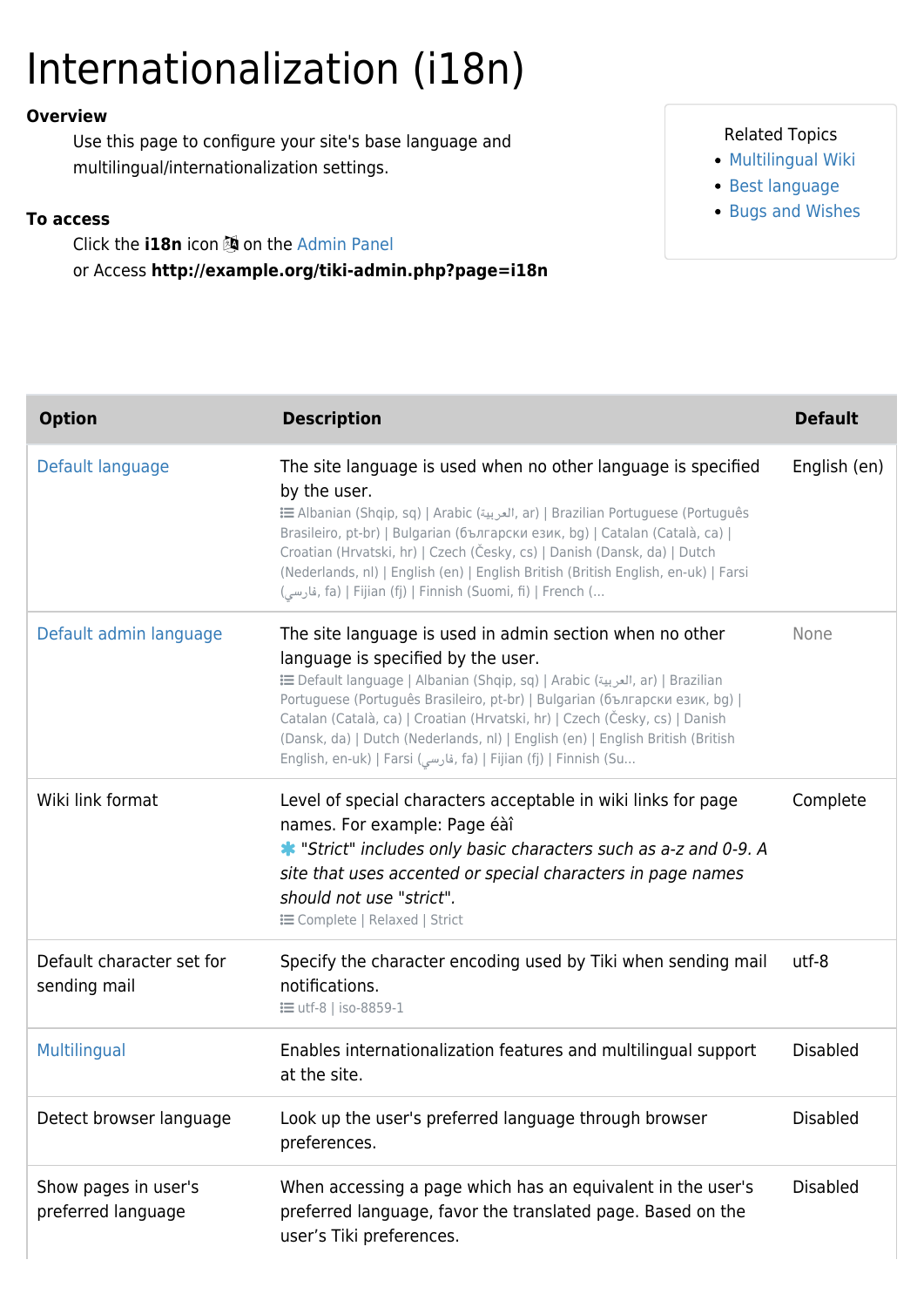| <b>Option</b>                                       | <b>Description</b>                                                                                                                                                                                                                                                                                                                                                                                                                                                                                                                                | <b>Default</b>  |
|-----------------------------------------------------|---------------------------------------------------------------------------------------------------------------------------------------------------------------------------------------------------------------------------------------------------------------------------------------------------------------------------------------------------------------------------------------------------------------------------------------------------------------------------------------------------------------------------------------------------|-----------------|
| Users can choose the<br>language of their interface | Allow users to change the language of the menus and labels.                                                                                                                                                                                                                                                                                                                                                                                                                                                                                       | Enabled         |
| Restrict supported<br>languages                     | Limit the languages made available on the site.<br>Use Ctrl+Click to select multiple languages.                                                                                                                                                                                                                                                                                                                                                                                                                                                   | <b>Disabled</b> |
| Available languages                                 | By default, all languages supported by Tiki are available on<br>multilingual sites. This option allows limiting the languages to a<br>subset.<br>imazilian Portuguese (Português (العربية, ar)   Brazilian Portuguese (Português<br>Brasileiro, pt-br)   Bulgarian (български език, bg)   Catalan (Català, ca)  <br>Croatian (Hrvatski, hr)   Czech (Česky, cs)   Danish (Dansk, da)   Dutch<br>(Nederlands, nl)   English (en)   English British (British English, en-uk)   Farsi<br>, فارسی) fa)   Fijian (fj)   Finnish (Suomi, fi)   French ( | None            |
| Language inclusion<br>threshold                     | When the number of languages is restricted on the site, and is<br>below this number, all languages will be added to the preferred<br>language list, even if unspecified by the user. However, priority<br>will be given to the specified languages.                                                                                                                                                                                                                                                                                               | 3 languages     |
| Display available<br>translations                   | Display list of available languages and offer to switch<br>languages or translate. This appears on wiki pages and articles<br>action buttons.                                                                                                                                                                                                                                                                                                                                                                                                     | Enabled         |
| Display available<br>translations as dropdown       | Instead of a simple icon to list available languages or<br>translation options, show a more visible drop-down list.                                                                                                                                                                                                                                                                                                                                                                                                                               | <b>Disabled</b> |
| Synchronize page and site<br>language               | Changing the page language also changes the site language                                                                                                                                                                                                                                                                                                                                                                                                                                                                                         | <b>Disabled</b> |
| Restrict search language by<br>default              | Only search content that is in the interface language, otherwise<br>show the language menu.                                                                                                                                                                                                                                                                                                                                                                                                                                                       | <b>Disabled</b> |
| <b>Translation assistant</b>                        | Track translation operations between pages.                                                                                                                                                                                                                                                                                                                                                                                                                                                                                                       | <b>Disabled</b> |
| Urgent translation<br>notifications                 | Enable changes to be flagged as urgent, so translations are<br>marked with a notice visible to all users.                                                                                                                                                                                                                                                                                                                                                                                                                                         | <b>Disabled</b> |
| Incomplete translation<br>notice                    | When a page is translated to a new language, a notice will<br>automatically be inserted into the page to indicate that the<br>translation is not yet complete.                                                                                                                                                                                                                                                                                                                                                                                    | Enabled         |
| Display all languages in a<br>single page           | List all languages as options in the page-language dropdown<br>list, to see them all at once.                                                                                                                                                                                                                                                                                                                                                                                                                                                     | <b>Disabled</b> |
| Quantify change size                                | In addition to tracking the changes, track the change size and<br>display approximately how up-to-date the page is.                                                                                                                                                                                                                                                                                                                                                                                                                               | <b>Disabled</b> |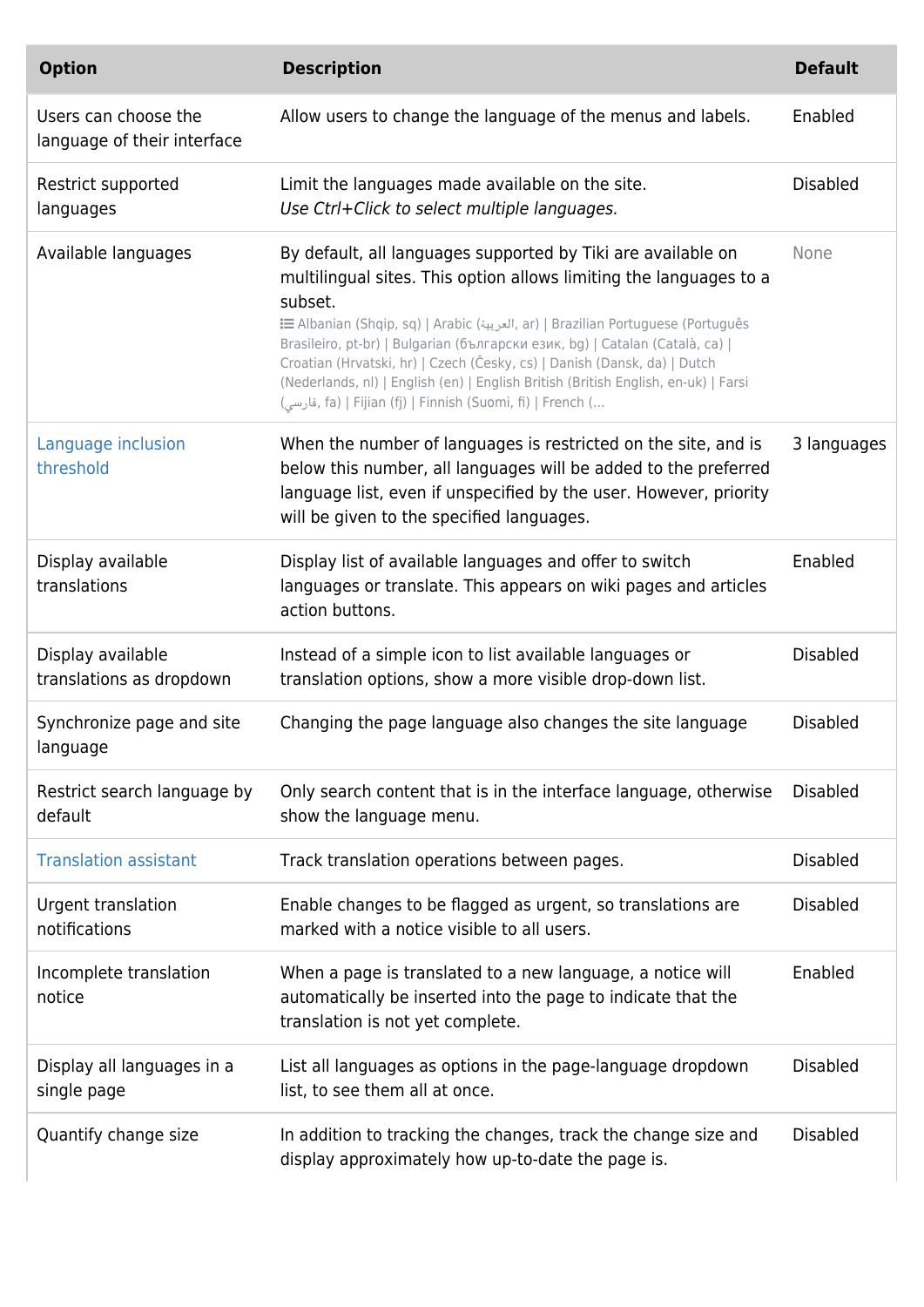| <b>Option</b>                                | <b>Description</b>                                                                                                                                                                                                                                  | <b>Default</b>  |
|----------------------------------------------|-----------------------------------------------------------------------------------------------------------------------------------------------------------------------------------------------------------------------------------------------------|-----------------|
| Allow minor edits of wiki<br>pages           | Minor edits don't flag new content for translation and don't<br>cause watch notifications to be sent (unless "Watch minor<br>edits" is enabled).                                                                                                    | <b>Disabled</b> |
| User watches translations                    |                                                                                                                                                                                                                                                     | <b>Disabled</b> |
| Multilingual structures                      | Structures search for equivalent pages in other languages.<br>A May cause performance problems with larger structures.                                                                                                                              | <b>Disabled</b> |
| <b>Multilingual tags</b>                     | Permits translation management of tags                                                                                                                                                                                                              | <b>Disabled</b> |
| Synchronize multilingual<br>categories       | Make sure that the categories of the translations are<br>synchronized when modified on any version.<br>: ENone   Only those specified   All but those specified                                                                                     | None            |
| Synchronized categories                      | List of categories affected by the multilingual synchronization.<br>Depending on the parent feature, this list will be used as a<br>white list (the only categories allowed) or as a black list (all<br>categories allowed except those specified). | None            |
| Multilingual dynamic<br>variables            | Make dynamic variable content language-specific.                                                                                                                                                                                                    | <b>Disabled</b> |
| <b>Plugin Translate</b>                      | Translate text to the user language                                                                                                                                                                                                                 | <b>Disabled</b> |
| <b>Plugin Language</b>                       | Show alternative content based on the page language.                                                                                                                                                                                                | Enabled         |
| <b>Plugin Translated</b>                     | Create multilingual links                                                                                                                                                                                                                           | Enabled         |
| Use database for translation                 | Use the database to store the translated strings and allow<br>using interactive translation<br>Edit, export and import languages                                                                                                                    | <b>Disabled</b> |
| Manage contribution of<br>translated strings | Offers to set whether each translated string should be<br>contributed to the Tiki community or kept locally                                                                                                                                         | <b>Disabled</b> |
| Record untranslated strings                  | Keep track of the unsuccessful attemps to translate strings.                                                                                                                                                                                        | <b>Disabled</b> |
| <b>Machine translation</b>                   | Uses machine translation to translate the content of the site to<br>other languages. Note that this feature relies on external<br>services thay may not be free. Google Translate is a paid<br>service. $\Delta$                                    | <b>Disabled</b> |
| Machine translation<br>implementation        | Select between alternate impementations for machine<br>translation. Depending on the implementation, different API<br>keys may be required.<br><b>i</b> Google Translate   Bing Translate                                                           | None            |
| Google Translate API Key                     | The key must be generated from the Google console. Choose to<br>create a server key.                                                                                                                                                                | None            |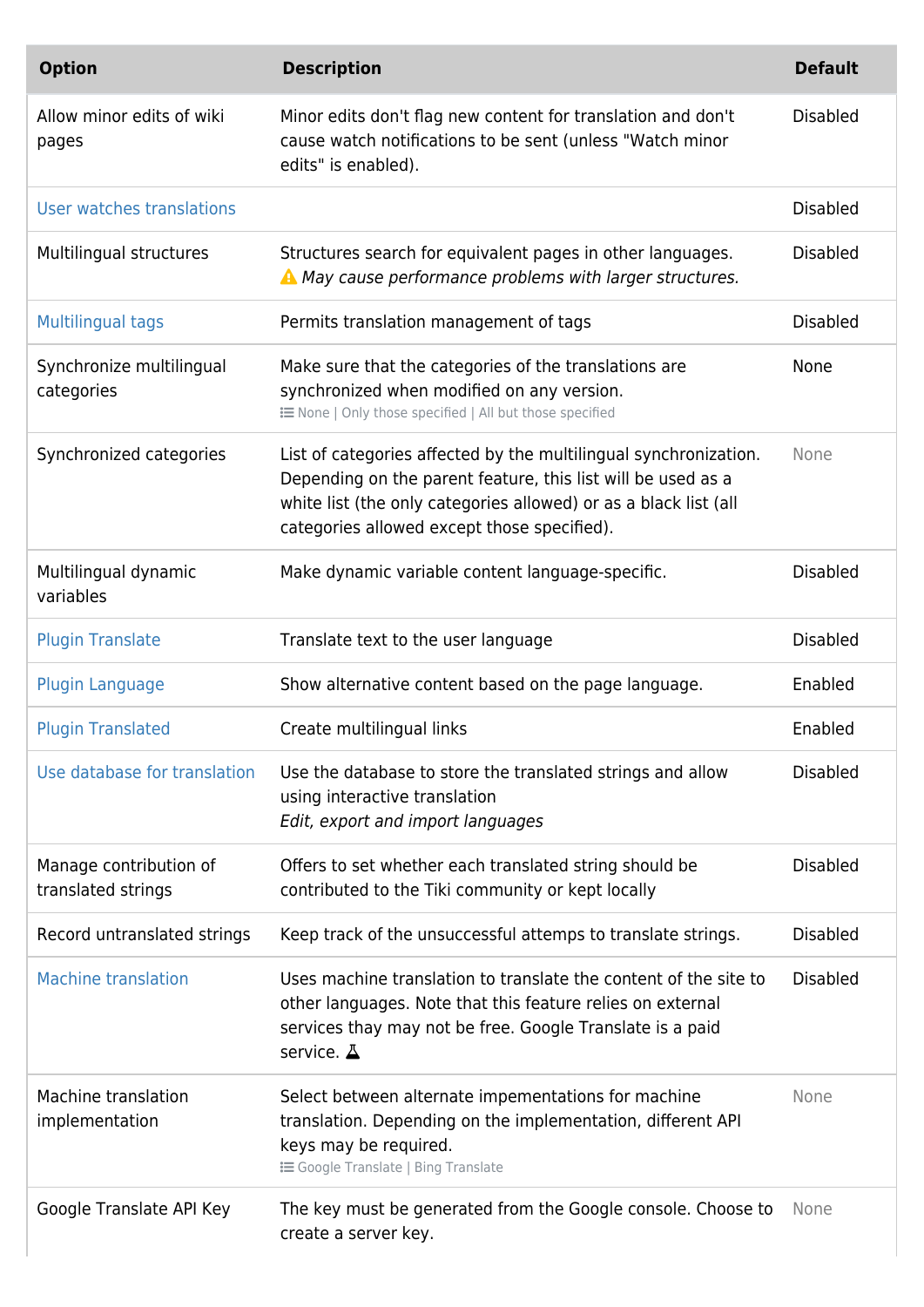| <b>Option</b>                                                     | <b>Description</b>                                                                                                            | <b>Default</b>  |
|-------------------------------------------------------------------|-------------------------------------------------------------------------------------------------------------------------------|-----------------|
| <b>Bing Translate Client ID</b>                                   | The application must be registered.                                                                                           | None            |
| <b>Bing Translate Client Secret</b>                               | The application must be registered.                                                                                           | None            |
| Enable machine translation<br>of wiki pages                       | Makes additional languages available to the list of languages<br>on the page.                                                 | <b>Disabled</b> |
| Certain pages redirect to<br>homepage when language is<br>changed |                                                                                                                               | <b>Disabled</b> |
| List of pages that redirect                                       | List of names of pages that always redirect to the homepage<br>when the language is switched<br>Separate page names by commas | <b>Disabled</b> |

| <b>Option</b>                             | <b>Description</b>                                                                                                                                                                                                                                                                                                                                                                                                                                                                                | <b>Default</b>  |
|-------------------------------------------|---------------------------------------------------------------------------------------------------------------------------------------------------------------------------------------------------------------------------------------------------------------------------------------------------------------------------------------------------------------------------------------------------------------------------------------------------------------------------------------------------|-----------------|
| Default language                          | The site language is used when no other language is specified<br>by the user.<br>imazilian Portuguese (Português (العربية, ar)   Brazilian Portuguese (Português<br>Brasileiro, pt-br)   Bulgarian (български език, bg)   Catalan (Català, ca)  <br>Croatian (Hrvatski, hr)   Czech (Česky, cs)   Danish (Dansk, da)   Dutch<br>(Nederlands, nl)   English (en)   English British (British English, en-uk)   Farsi<br>, فارسی) fa)   Fijian (fj)   Finnish (Suomi, fi)   French (                 | English (en)    |
| Default admin language                    | The site language is used in admin section when no other<br>language is specified by the user.<br>E Default language   Albanian (Shqip, sq)   Arabic (العربية, ar)   Brazilian<br>Portuguese (Português Brasileiro, pt-br)   Bulgarian (български език, bg)  <br>Catalan (Català, ca)   Croatian (Hrvatski, hr)   Czech (Česky, cs)   Danish<br>(Dansk, da)   Dutch (Nederlands, nl)   English (en)   English British (British<br>English, en-uk)   Farsi (فارسی, fa)   Fijian (fj)   Finnish (Su | None            |
| Wiki link format                          | Level of special characters acceptable in wiki links for page<br>names. For example: Page éàî<br>* "Strict" includes only basic characters such as a-z and 0-9. A<br>site that uses accented or special characters in page names<br>should not use "strict".<br><b>E</b> Complete   Relaxed   Strict                                                                                                                                                                                              | Complete        |
| Default character set for<br>sending mail | Specify the character encoding used by Tiki when sending mail<br>notifications.<br><b>i</b> utf-8   iso-8859-1                                                                                                                                                                                                                                                                                                                                                                                    | utf-8           |
| Multilingual                              | Enables internationalization features and multilingual support<br>at the site.                                                                                                                                                                                                                                                                                                                                                                                                                    | <b>Disabled</b> |
| Detect browser language                   | Look up the user's preferred language through browser<br>preferences.                                                                                                                                                                                                                                                                                                                                                                                                                             | <b>Disabled</b> |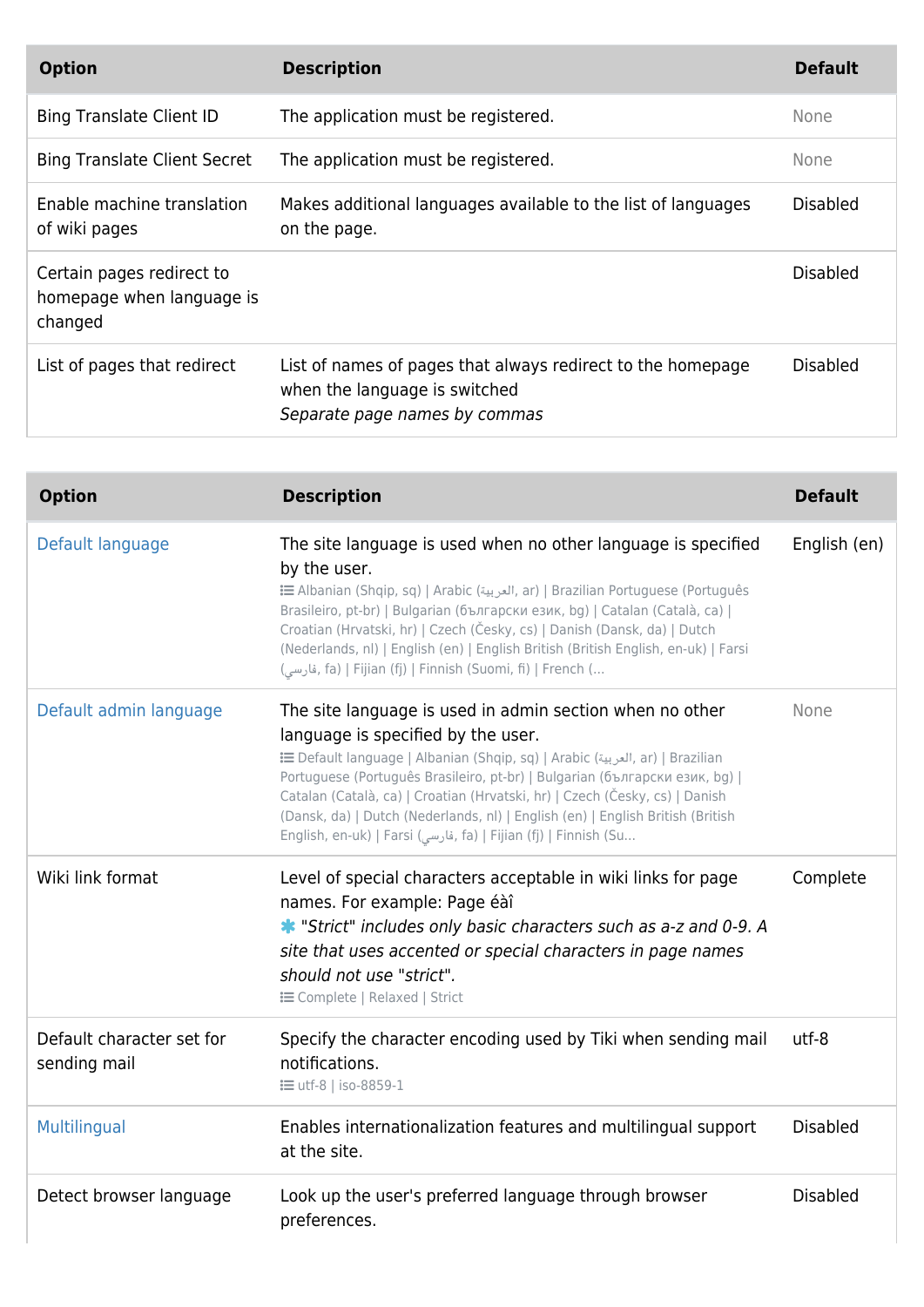| <b>Option</b>                                       | <b>Description</b>                                                                                                                                                                                                                                                                                                                                                                                                                                                                                                                                      | <b>Default</b>  |
|-----------------------------------------------------|---------------------------------------------------------------------------------------------------------------------------------------------------------------------------------------------------------------------------------------------------------------------------------------------------------------------------------------------------------------------------------------------------------------------------------------------------------------------------------------------------------------------------------------------------------|-----------------|
| Show pages in user's<br>preferred language          | When accessing a page which has an equivalent in the user's<br>preferred language, favor the translated page. Based on the<br>user's Tiki preferences.                                                                                                                                                                                                                                                                                                                                                                                                  | <b>Disabled</b> |
| Users can choose the<br>language of their interface | Allow users to change the language of the menus and labels.                                                                                                                                                                                                                                                                                                                                                                                                                                                                                             | Enabled         |
| Restrict supported<br>languages                     | Limit the languages made available on the site.<br>Use Ctrl+Click to select multiple languages.                                                                                                                                                                                                                                                                                                                                                                                                                                                         | <b>Disabled</b> |
| Available languages                                 | By default, all languages supported by Tiki are available on<br>multilingual sites. This option allows limiting the languages to a<br>subset.<br>tar)   Brazilian Portuguese (Português (العربية, ar)   Brazilian Portuguese (Português<br>Brasileiro, pt-br)   Bulgarian (български език, bg)   Catalan (Català, ca)  <br>Croatian (Hrvatski, hr)   Czech (Česky, cs)   Danish (Dansk, da)   Dutch<br>(Nederlands, nl)   English (en)   English British (British English, en-uk)   Farsi<br>(قارسی, fa)   Fijian (fj)   Finnish (Suomi, fi)   French ( | None            |
| Language inclusion<br>threshold                     | When the number of languages is restricted on the site, and is<br>below this number, all languages will be added to the preferred<br>language list, even if unspecified by the user. However, priority<br>will be given to the specified languages.                                                                                                                                                                                                                                                                                                     | 3 languages     |
| Display available<br>translations                   | Display list of available languages and offer to switch<br>languages or translate. This appears on wiki pages and articles<br>action buttons.                                                                                                                                                                                                                                                                                                                                                                                                           | Enabled         |
| Display available<br>translations as dropdown       | Instead of a simple icon to list available languages or<br>translation options, show a more visible drop-down list.                                                                                                                                                                                                                                                                                                                                                                                                                                     | <b>Disabled</b> |
| Synchronize page and site<br>language               | Changing the page language also changes the site language                                                                                                                                                                                                                                                                                                                                                                                                                                                                                               | <b>Disabled</b> |
| Restrict search language by<br>default              | Only search content that is in the interface language, otherwise<br>show the language menu.                                                                                                                                                                                                                                                                                                                                                                                                                                                             | <b>Disabled</b> |
| <b>Translation assistant</b>                        | Track translation operations between pages.                                                                                                                                                                                                                                                                                                                                                                                                                                                                                                             | <b>Disabled</b> |
| Urgent translation<br>notifications                 | Enable changes to be flagged as urgent, so translations are<br>marked with a notice visible to all users.                                                                                                                                                                                                                                                                                                                                                                                                                                               | <b>Disabled</b> |
| Incomplete translation<br>notice                    | When a page is translated to a new language, a notice will<br>automatically be inserted into the page to indicate that the<br>translation is not yet complete.                                                                                                                                                                                                                                                                                                                                                                                          | Enabled         |
| Display all languages in a<br>single page           | List all languages as options in the page-language dropdown<br>list, to see them all at once.                                                                                                                                                                                                                                                                                                                                                                                                                                                           | <b>Disabled</b> |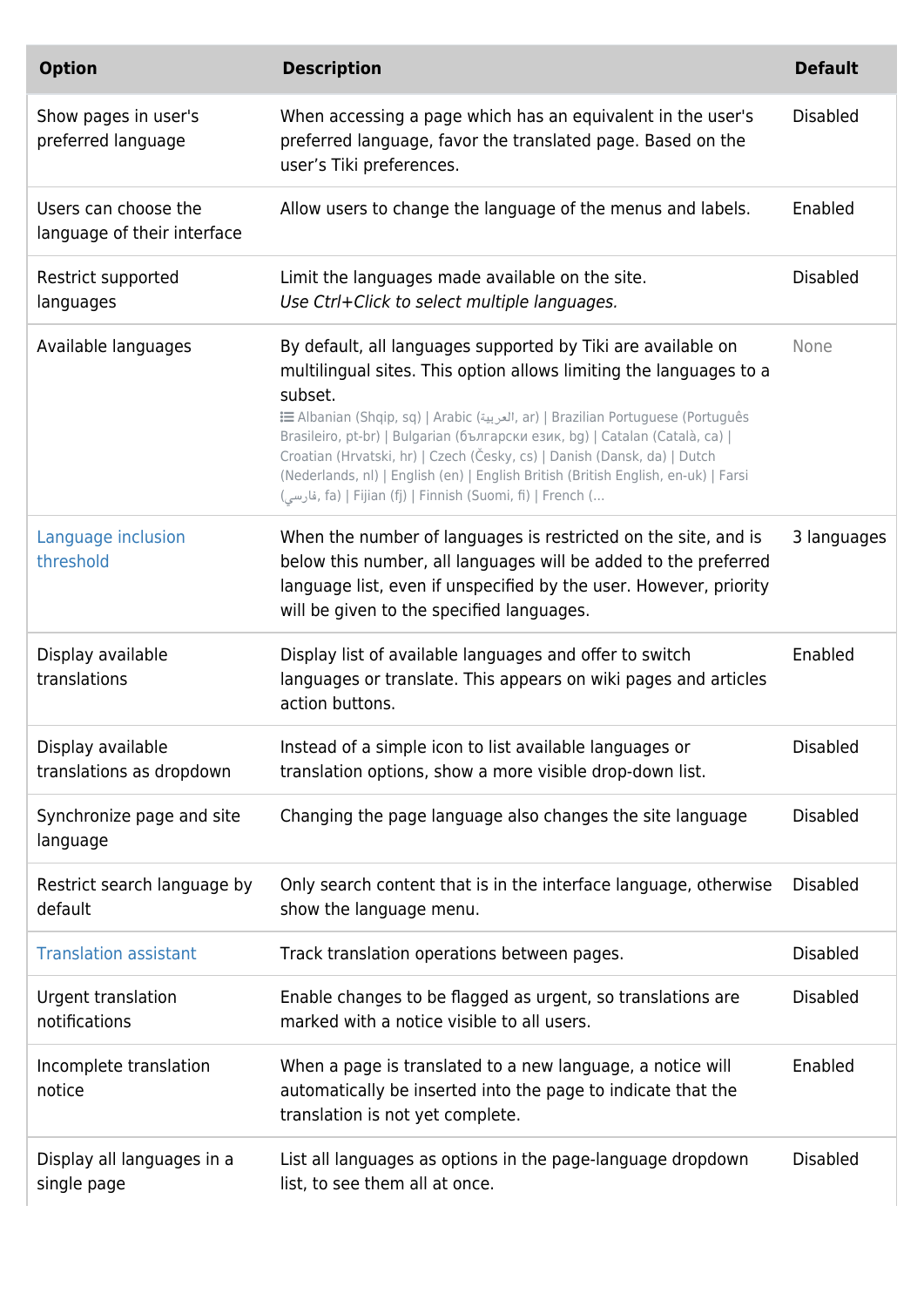| <b>Option</b>                                | <b>Description</b>                                                                                                                                                                                                                                  | <b>Default</b>  |
|----------------------------------------------|-----------------------------------------------------------------------------------------------------------------------------------------------------------------------------------------------------------------------------------------------------|-----------------|
| Quantify change size                         | In addition to tracking the changes, track the change size and<br>display approximately how up-to-date the page is.                                                                                                                                 | <b>Disabled</b> |
| Allow minor edits of wiki<br>pages           | Minor edits don't flag new content for translation and don't<br>cause watch notifications to be sent (unless "Watch minor<br>edits" is enabled).                                                                                                    | <b>Disabled</b> |
| User watches translations                    |                                                                                                                                                                                                                                                     | <b>Disabled</b> |
| Multilingual structures                      | Structures search for equivalent pages in other languages.<br>A May cause performance problems with larger structures.                                                                                                                              | <b>Disabled</b> |
| <b>Multilingual tags</b>                     | Permits translation management of tags                                                                                                                                                                                                              | <b>Disabled</b> |
| Synchronize multilingual<br>categories       | Make sure that the categories of the translations are<br>synchronized when modified on any version.<br>: ENone   Only those specified   All but those specified                                                                                     | <b>None</b>     |
| Synchronized categories                      | List of categories affected by the multilingual synchronization.<br>Depending on the parent feature, this list will be used as a<br>white list (the only categories allowed) or as a black list (all<br>categories allowed except those specified). | None            |
| Multilingual dynamic<br>variables            | Make dynamic variable content language-specific.                                                                                                                                                                                                    | <b>Disabled</b> |
| <b>Plugin Translate</b>                      | Translate text to the user language                                                                                                                                                                                                                 | <b>Disabled</b> |
| Plugin Language                              | Show alternative content based on the page language.                                                                                                                                                                                                | Enabled         |
| <b>Plugin Translated</b>                     | Create multilingual links                                                                                                                                                                                                                           | Enabled         |
| Use database for translation                 | Use the database to store the translated strings and allow<br>using interactive translation<br>Edit, export and import languages                                                                                                                    | <b>Disabled</b> |
| Manage contribution of<br>translated strings | Offers to set whether each translated string should be<br>contributed to the Tiki community or kept locally                                                                                                                                         | <b>Disabled</b> |
| Record untranslated strings                  | Keep track of the unsuccessful attemps to translate strings.                                                                                                                                                                                        | <b>Disabled</b> |
| <b>Machine translation</b>                   | Uses machine translation to translate the content of the site to<br>other languages. Note that this feature relies on external<br>services thay may not be free. Google Translate is a paid<br>service. A                                           | <b>Disabled</b> |
| Machine translation<br>implementation        | Select between alternate impementations for machine<br>translation. Depending on the implementation, different API<br>keys may be required.<br><b>i</b> Google Translate   Bing Translate                                                           | None            |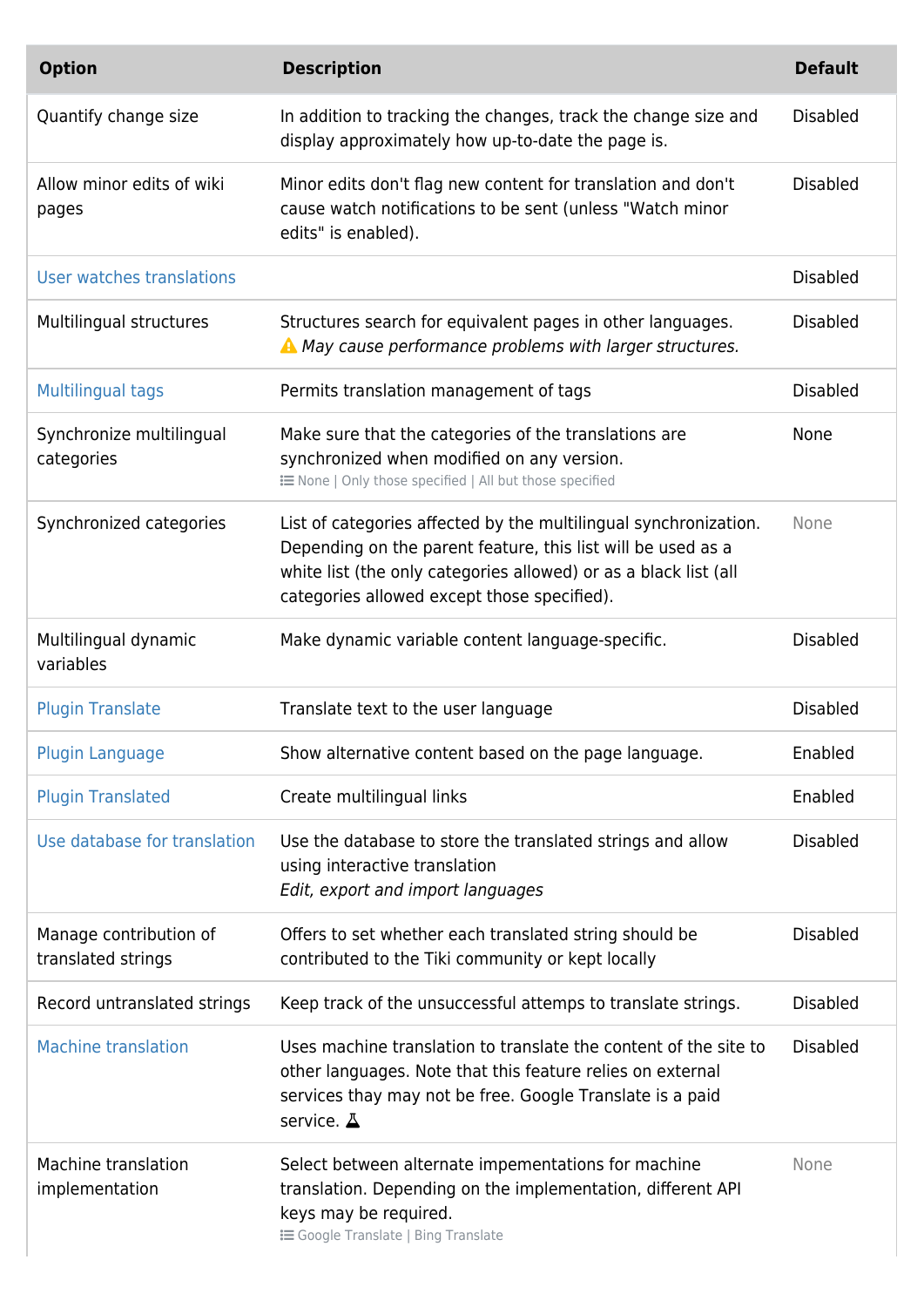| <b>Option</b>                                                     | <b>Description</b>                                                                                                            | <b>Default</b>  |
|-------------------------------------------------------------------|-------------------------------------------------------------------------------------------------------------------------------|-----------------|
| Google Translate API Key                                          | The key must be generated from the Google console. Choose to<br>create a server key.                                          | None            |
| <b>Bing Translate Client ID</b>                                   | The application must be registered.                                                                                           | <b>None</b>     |
| <b>Bing Translate Client Secret</b>                               | The application must be registered.                                                                                           | <b>None</b>     |
| Enable machine translation<br>of wiki pages                       | Makes additional languages available to the list of languages<br>on the page.                                                 | <b>Disabled</b> |
| Certain pages redirect to<br>homepage when language is<br>changed |                                                                                                                               | <b>Disabled</b> |
| List of pages that redirect                                       | List of names of pages that always redirect to the homepage<br>when the language is switched<br>Separate page names by commas | Disabled        |

| <b>Option</b>                             | <b>Description</b>                                                                                                                                                                                                                                                                                                                                                                                                                                                                                | <b>Default</b>  |
|-------------------------------------------|---------------------------------------------------------------------------------------------------------------------------------------------------------------------------------------------------------------------------------------------------------------------------------------------------------------------------------------------------------------------------------------------------------------------------------------------------------------------------------------------------|-----------------|
| Default language                          | The site language is used when no other language is specified<br>by the user.<br>E Albanian (Shqip, sq)   Arabic (العربية, ar)   Brazilian Portuguese (Português<br>Brasileiro, pt-br)   Bulgarian (български език, bg)   Catalan (Català, ca)  <br>Croatian (Hrvatski, hr)   Czech (Česky, cs)   Danish (Dansk, da)   Dutch<br>(Nederlands, nl)   English (en)   English British (British English, en-uk)   Farsi<br>(قارسی, fa)   Fijian (fj)   Finnish (Suomi, fi)   French (                  | English (en)    |
| Default admin language                    | The site language is used in admin section when no other<br>language is specified by the user.<br>E Default language   Albanian (Shqip, sq)   Arabic (العربية, ar)   Brazilian<br>Portuguese (Português Brasileiro, pt-br)   Bulgarian (български език, bg)  <br>Catalan (Català, ca)   Croatian (Hrvatski, hr)   Czech (Česky, cs)   Danish<br>(Dansk, da)   Dutch (Nederlands, nl)   English (en)   English British (British<br>English, en-uk)   Farsi (فارسی, fa)   Fijian (fj)   Finnish (Su | None            |
| Wiki link format                          | Level of special characters acceptable in wiki links for page<br>names. For example: Page éàî<br>* "Strict" includes only basic characters such as a-z and 0-9. A<br>site that uses accented or special characters in page names<br>should not use "strict".<br><b>E Complete   Relaxed   Strict</b>                                                                                                                                                                                              | Complete        |
| Default character set for<br>sending mail | Specify the character encoding used by Tiki when sending mail<br>notifications.<br><b>:</b> = utf-8   iso-8859-1                                                                                                                                                                                                                                                                                                                                                                                  | utf-8           |
| Multilingual                              | Enables internationalization features and multilingual support<br>at the site.                                                                                                                                                                                                                                                                                                                                                                                                                    | <b>Disabled</b> |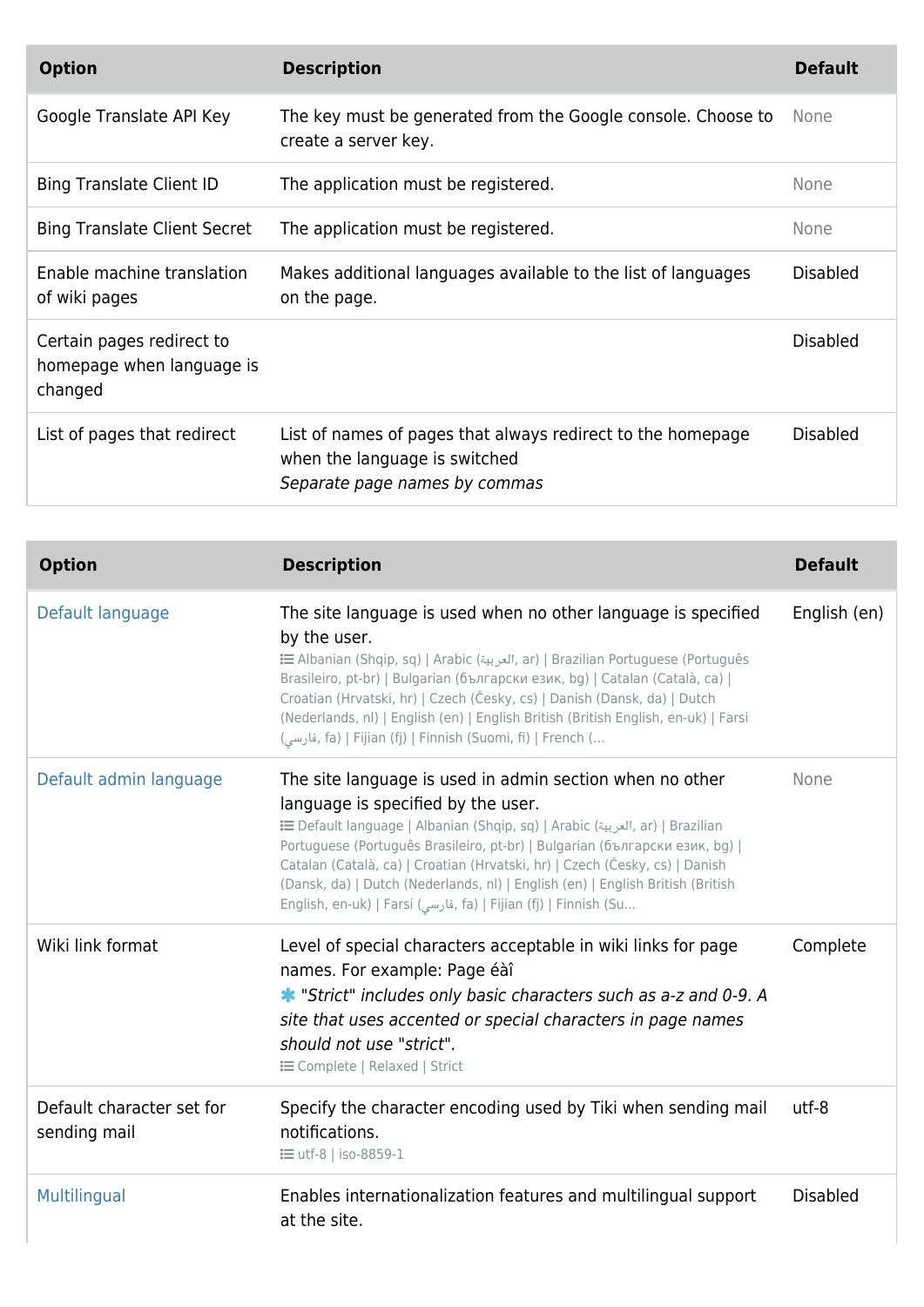| <b>Option</b>                                       | <b>Description</b>                                                                                                                                                                                                                                                                                                                                                                                                                                                                                                                                | <b>Default</b>  |
|-----------------------------------------------------|---------------------------------------------------------------------------------------------------------------------------------------------------------------------------------------------------------------------------------------------------------------------------------------------------------------------------------------------------------------------------------------------------------------------------------------------------------------------------------------------------------------------------------------------------|-----------------|
| Detect browser language                             | Look up the user's preferred language through browser<br>preferences.                                                                                                                                                                                                                                                                                                                                                                                                                                                                             | <b>Disabled</b> |
| Show pages in user's<br>preferred language          | When accessing a page which has an equivalent in the user's<br>preferred language, favor the translated page. Based on the<br>user's Tiki preferences.                                                                                                                                                                                                                                                                                                                                                                                            | <b>Disabled</b> |
| Users can choose the<br>language of their interface | Allow users to change the language of the menus and labels.                                                                                                                                                                                                                                                                                                                                                                                                                                                                                       | Enabled         |
| Restrict supported<br>languages                     | Limit the languages made available on the site.<br>Use Ctrl+Click to select multiple languages.                                                                                                                                                                                                                                                                                                                                                                                                                                                   | <b>Disabled</b> |
| Available languages                                 | By default, all languages supported by Tiki are available on<br>multilingual sites. This option allows limiting the languages to a<br>subset.<br>E Albanian (Shqip, sq)   Arabic (العربية, ar)   Brazilian Portuguese (Português<br>Brasileiro, pt-br)   Bulgarian (български език, bg)   Catalan (Català, ca)  <br>Croatian (Hrvatski, hr)   Czech (Česky, cs)   Danish (Dansk, da)   Dutch<br>(Nederlands, nl)   English (en)   English British (British English, en-uk)   Farsi<br>, فارسی) fa)   Fijian (fj)   Finnish (Suomi, fi)   French ( | None            |
| Language inclusion<br>threshold                     | When the number of languages is restricted on the site, and is<br>below this number, all languages will be added to the preferred<br>language list, even if unspecified by the user. However, priority<br>will be given to the specified languages.                                                                                                                                                                                                                                                                                               | 3 languages     |
| Display available<br>translations                   | Display list of available languages and offer to switch<br>languages or translate. This appears on wiki pages and articles<br>action buttons.                                                                                                                                                                                                                                                                                                                                                                                                     | Enabled         |
| Display available<br>translations as dropdown       | Instead of a simple icon to list available languages or<br>translation options, show a more visible drop-down list.                                                                                                                                                                                                                                                                                                                                                                                                                               | <b>Disabled</b> |
| Synchronize page and site<br>language               | Changing the page language also changes the site language                                                                                                                                                                                                                                                                                                                                                                                                                                                                                         | <b>Disabled</b> |
| Restrict search language by<br>default              | Only search content that is in the interface language, otherwise<br>show the language menu.                                                                                                                                                                                                                                                                                                                                                                                                                                                       | <b>Disabled</b> |
| <b>Translation assistant</b>                        | Track translation operations between pages.                                                                                                                                                                                                                                                                                                                                                                                                                                                                                                       | <b>Disabled</b> |
| Urgent translation<br>notifications                 | Enable changes to be flagged as urgent, so translations are<br>marked with a notice visible to all users.                                                                                                                                                                                                                                                                                                                                                                                                                                         | <b>Disabled</b> |
| Incomplete translation<br>notice                    | When a page is translated to a new language, a notice will<br>automatically be inserted into the page to indicate that the<br>translation is not yet complete.                                                                                                                                                                                                                                                                                                                                                                                    | Enabled         |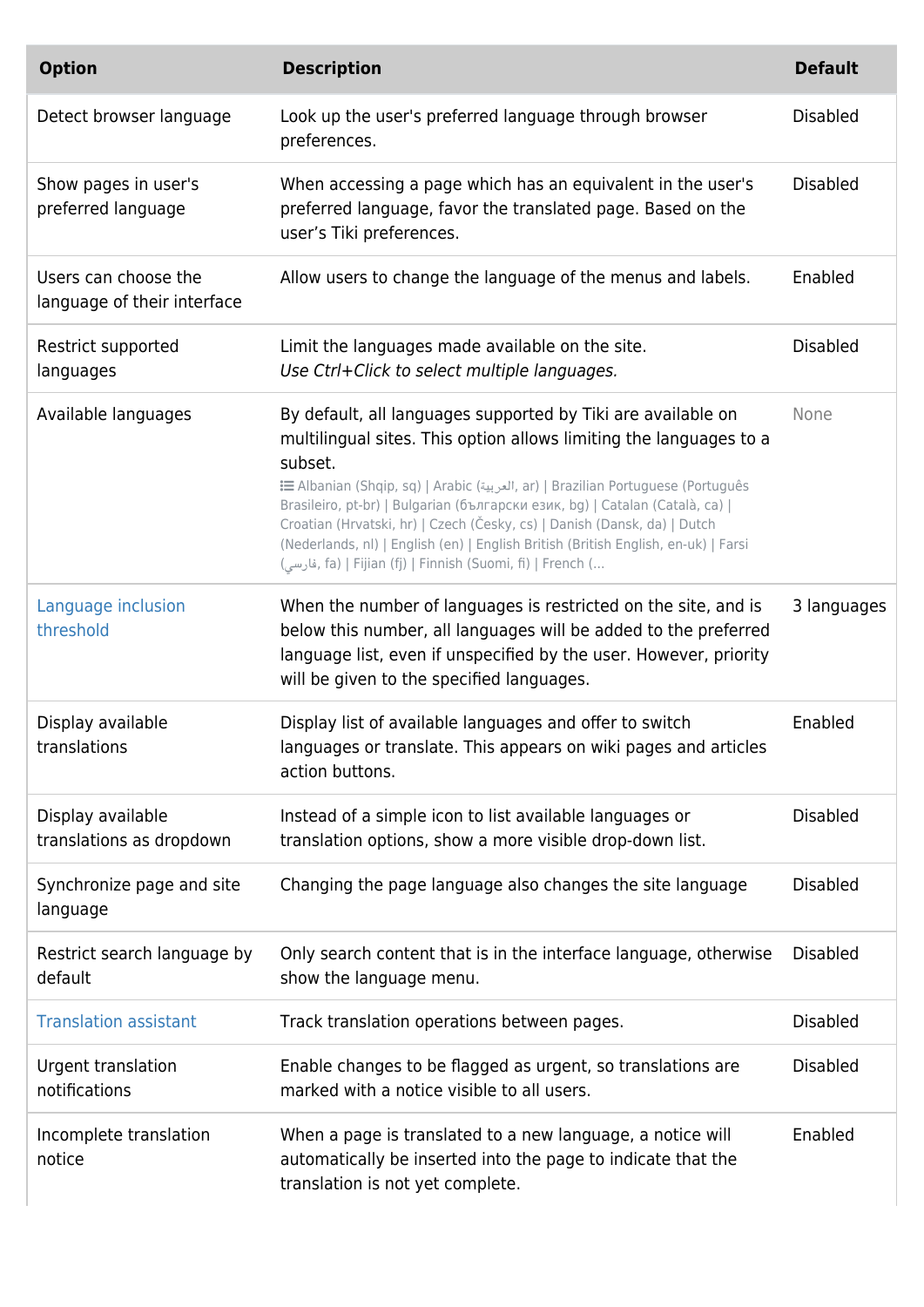| <b>Option</b>                                | <b>Description</b>                                                                                                                                                                                                                                  | <b>Default</b>  |
|----------------------------------------------|-----------------------------------------------------------------------------------------------------------------------------------------------------------------------------------------------------------------------------------------------------|-----------------|
| Display all languages in a<br>single page    | List all languages as options in the page-language dropdown<br>list, to see them all at once.                                                                                                                                                       | <b>Disabled</b> |
| Quantify change size                         | In addition to tracking the changes, track the change size and<br>display approximately how up-to-date the page is.                                                                                                                                 | <b>Disabled</b> |
| Allow minor edits of wiki<br>pages           | Minor edits don't flag new content for translation and don't<br>cause watch notifications to be sent (unless "Watch minor<br>edits" is enabled).                                                                                                    | <b>Disabled</b> |
| User watches translations                    |                                                                                                                                                                                                                                                     | <b>Disabled</b> |
| Multilingual structures                      | Structures search for equivalent pages in other languages.<br>A May cause performance problems with larger structures.                                                                                                                              | <b>Disabled</b> |
| Multilingual tags                            | Permits translation management of tags                                                                                                                                                                                                              | <b>Disabled</b> |
| Synchronize multilingual<br>categories       | Make sure that the categories of the translations are<br>synchronized when modified on any version.<br>i None   Only those specified   All but those specified                                                                                      | None            |
| Synchronized categories                      | List of categories affected by the multilingual synchronization.<br>Depending on the parent feature, this list will be used as a<br>white list (the only categories allowed) or as a black list (all<br>categories allowed except those specified). | None            |
| Multilingual dynamic<br>variables            | Make dynamic variable content language-specific.                                                                                                                                                                                                    | <b>Disabled</b> |
| <b>Plugin Translate</b>                      | Translate text to the user language                                                                                                                                                                                                                 | <b>Disabled</b> |
| <b>Plugin Language</b>                       | Show alternative content based on the page language.                                                                                                                                                                                                | Enabled         |
| <b>Plugin Translated</b>                     | Create multilingual links                                                                                                                                                                                                                           | Enabled         |
| Use database for translation                 | Use the database to store the translated strings and allow<br>using interactive translation<br>Edit, export and import languages                                                                                                                    | <b>Disabled</b> |
| Manage contribution of<br>translated strings | Offers to set whether each translated string should be<br>contributed to the Tiki community or kept locally                                                                                                                                         | <b>Disabled</b> |
| Record untranslated strings                  | Keep track of the unsuccessful attemps to translate strings.                                                                                                                                                                                        | <b>Disabled</b> |
| <b>Machine translation</b>                   | Uses machine translation to translate the content of the site to<br>other languages. Note that this feature relies on external<br>services thay may not be free. Google Translate is a paid<br>service. $\Delta$                                    | <b>Disabled</b> |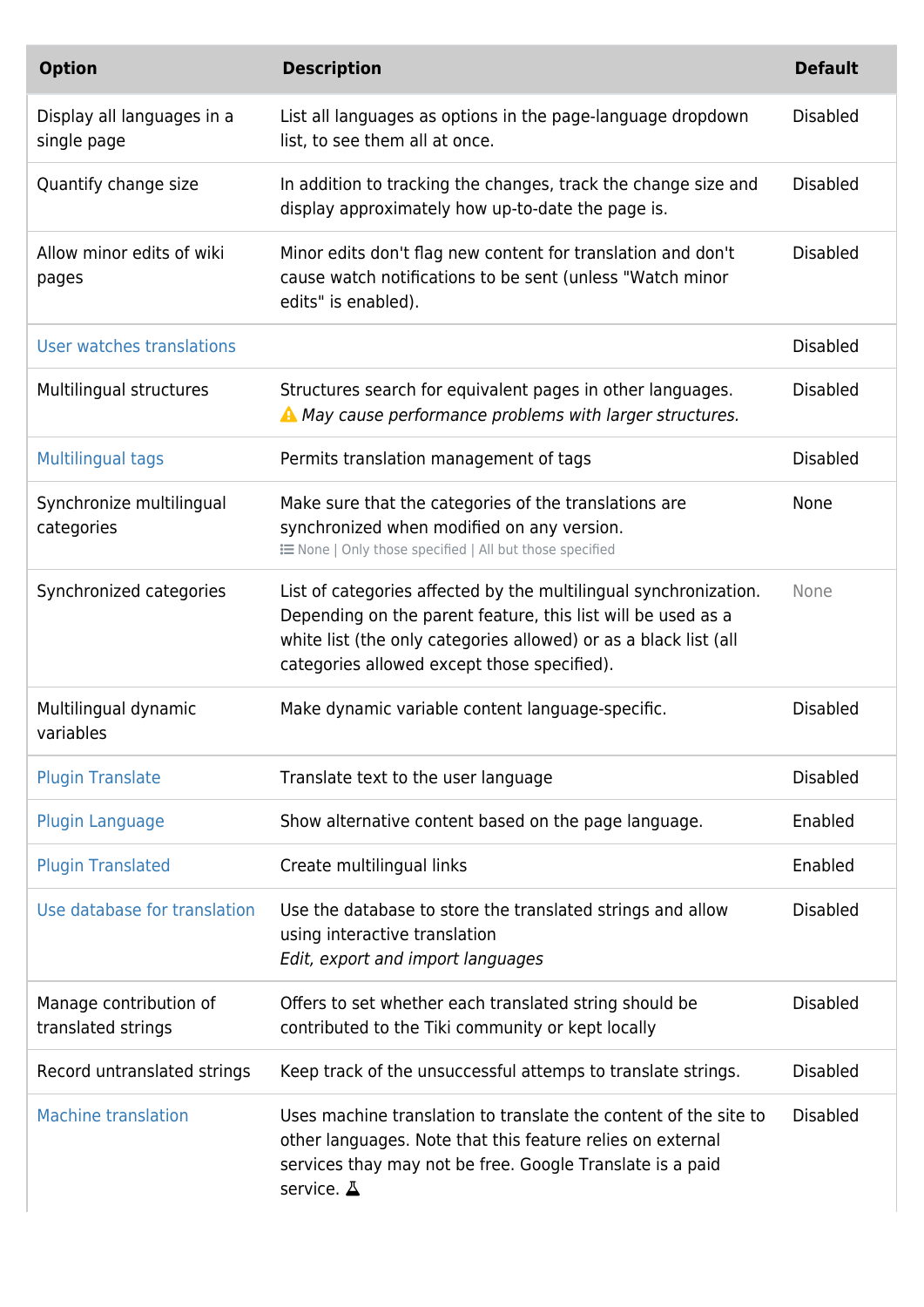| <b>Option</b>                                                     | <b>Description</b>                                                                                                                                                                        | <b>Default</b>  |
|-------------------------------------------------------------------|-------------------------------------------------------------------------------------------------------------------------------------------------------------------------------------------|-----------------|
| Machine translation<br>implementation                             | Select between alternate impementations for machine<br>translation. Depending on the implementation, different API<br>keys may be required.<br><b>i</b> Google Translate   Bing Translate | None            |
| Google Translate API Key                                          | The key must be generated from the Google console. Choose to<br>create a server key.                                                                                                      | None            |
| <b>Bing Translate Client ID</b>                                   | The application must be registered.                                                                                                                                                       | None            |
| <b>Bing Translate Client Secret</b>                               | The application must be registered.                                                                                                                                                       | None            |
| Enable machine translation<br>of wiki pages                       | Makes additional languages available to the list of languages<br>on the page.                                                                                                             | <b>Disabled</b> |
| Certain pages redirect to<br>homepage when language is<br>changed |                                                                                                                                                                                           | <b>Disabled</b> |
| List of pages that redirect                                       | List of names of pages that always redirect to the homepage<br>when the language is switched<br>Separate page names by commas                                                             | <b>Disabled</b> |

| <b>Option</b>          | <b>Description</b>                                                                                                                                                                                                                                                                                                                                                                                                                                                                                | <b>Default</b> |
|------------------------|---------------------------------------------------------------------------------------------------------------------------------------------------------------------------------------------------------------------------------------------------------------------------------------------------------------------------------------------------------------------------------------------------------------------------------------------------------------------------------------------------|----------------|
| Default language       | The site language is used when no other language is specified<br>by the user.<br>tar)   Brazilian Portuguese (Português (العربية, ar)   Brazilian Portuguese (Português<br>Brasileiro, pt-br)   Bulgarian (български език, bg)   Catalan (Català, ca)  <br>Croatian (Hrvatski, hr)   Czech (Česky, cs)   Danish (Dansk, da)   Dutch<br>(Nederlands, nl)   English (en)   English British (British English, en-uk)   Farsi<br>فارسی), fa)   Fijian (fj)   Finnish (Suomi, fi)   French (           | English (en)   |
| Default admin language | The site language is used in admin section when no other<br>language is specified by the user.<br>i Default language   Albanian (Shqip, sq)   Arabic (العربية, ar)   Brazilian<br>Portuguese (Português Brasileiro, pt-br)   Bulgarian (български език, bg)  <br>Catalan (Català, ca)   Croatian (Hrvatski, hr)   Czech (Česky, cs)   Danish<br>(Dansk, da)   Dutch (Nederlands, nl)   English (en)   English British (British<br>English, en-uk)   Farsi (فارسی, fa)   Fijian (fj)   Finnish (Su | None           |
| Wiki link format       | Level of special characters acceptable in wiki links for page<br>names. For example: Page éàî<br>* "Strict" includes only basic characters such as a-z and 0-9. A<br>site that uses accented or special characters in page names<br>should not use "strict".<br><b>E</b> Complete   Relaxed   Strict                                                                                                                                                                                              | Complete       |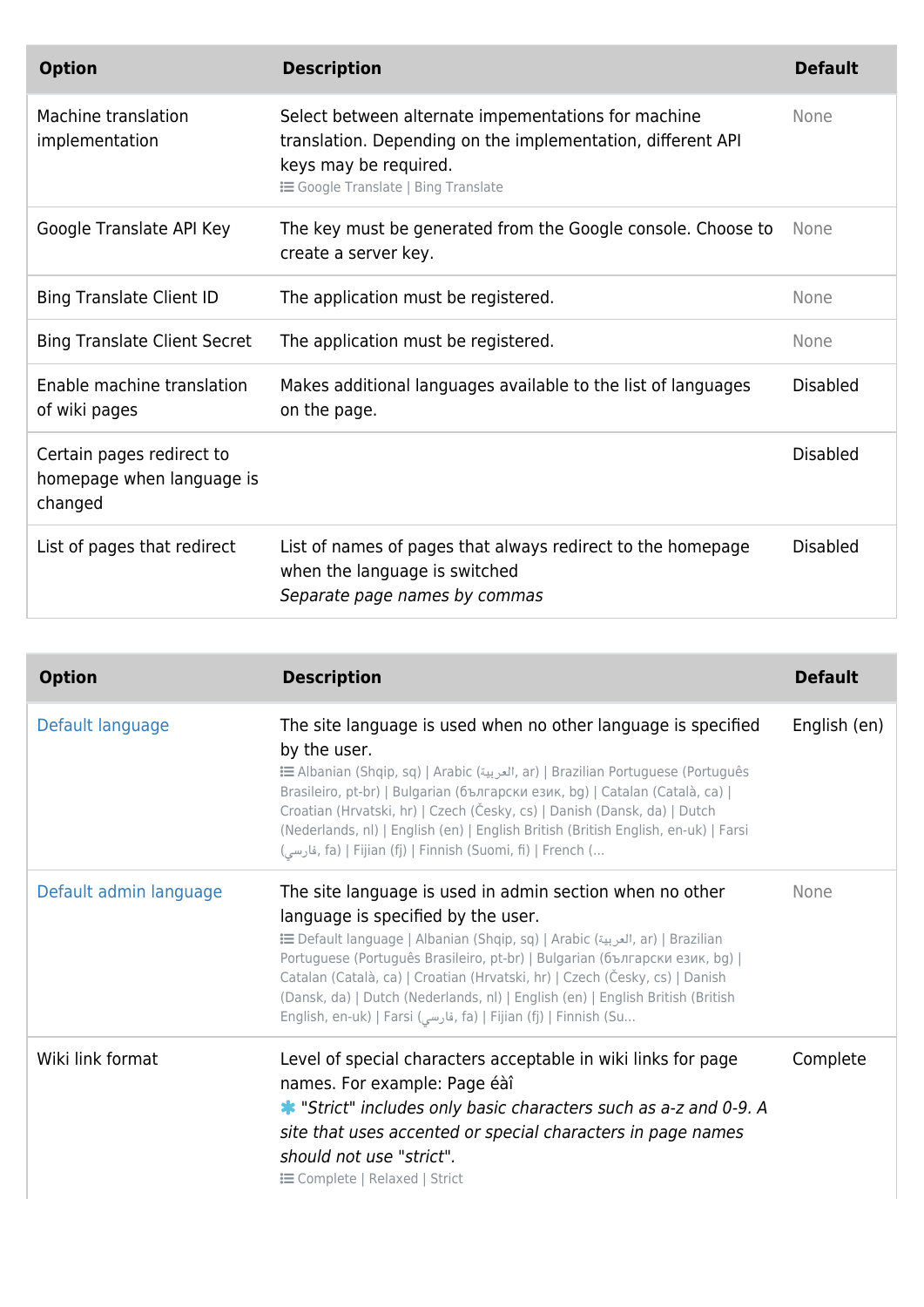| <b>Option</b>                                       | <b>Description</b>                                                                                                                                                                                                                                                                                                                                                                                                                                                                                                                               | <b>Default</b>  |
|-----------------------------------------------------|--------------------------------------------------------------------------------------------------------------------------------------------------------------------------------------------------------------------------------------------------------------------------------------------------------------------------------------------------------------------------------------------------------------------------------------------------------------------------------------------------------------------------------------------------|-----------------|
| Default character set for<br>sending mail           | Specify the character encoding used by Tiki when sending mail<br>notifications.<br><b>:</b> = utf-8   iso-8859-1                                                                                                                                                                                                                                                                                                                                                                                                                                 | utf-8           |
| Multilingual                                        | Enables internationalization features and multilingual support<br>at the site.                                                                                                                                                                                                                                                                                                                                                                                                                                                                   | <b>Disabled</b> |
| Detect browser language                             | Look up the user's preferred language through browser<br>preferences.                                                                                                                                                                                                                                                                                                                                                                                                                                                                            | <b>Disabled</b> |
| Show pages in user's<br>preferred language          | When accessing a page which has an equivalent in the user's<br>preferred language, favor the translated page. Based on the<br>user's Tiki preferences.                                                                                                                                                                                                                                                                                                                                                                                           | <b>Disabled</b> |
| Users can choose the<br>language of their interface | Allow users to change the language of the menus and labels.                                                                                                                                                                                                                                                                                                                                                                                                                                                                                      | Enabled         |
| Restrict supported<br>languages                     | Limit the languages made available on the site.<br>Use Ctrl+Click to select multiple languages.                                                                                                                                                                                                                                                                                                                                                                                                                                                  | <b>Disabled</b> |
| Available languages                                 | By default, all languages supported by Tiki are available on<br>multilingual sites. This option allows limiting the languages to a<br>subset.<br>imazilian Portuguese (Português (العربية, ar)   Brazilian Portuguese (Português<br>Brasileiro, pt-br)   Bulgarian (български език, bg)   Catalan (Català, ca)  <br>Croatian (Hrvatski, hr)   Czech (Česky, cs)   Danish (Dansk, da)   Dutch<br>(Nederlands, nl)   English (en)   English British (British English, en-uk)   Farsi<br>(قارسی, fa)   Fijian (fj)   Finnish (Suomi, fi)   French ( | None            |
| Language inclusion<br>threshold                     | When the number of languages is restricted on the site, and is<br>below this number, all languages will be added to the preferred<br>language list, even if unspecified by the user. However, priority<br>will be given to the specified languages.                                                                                                                                                                                                                                                                                              | 3 languages     |
| Display available<br>translations                   | Display list of available languages and offer to switch<br>languages or translate. This appears on wiki pages and articles<br>action buttons.                                                                                                                                                                                                                                                                                                                                                                                                    | Enabled         |
| Display available<br>translations as dropdown       | Instead of a simple icon to list available languages or<br>translation options, show a more visible drop-down list.                                                                                                                                                                                                                                                                                                                                                                                                                              | <b>Disabled</b> |
| Synchronize page and site<br>language               | Changing the page language also changes the site language                                                                                                                                                                                                                                                                                                                                                                                                                                                                                        | <b>Disabled</b> |
| Restrict search language by<br>default              | Only search content that is in the interface language, otherwise<br>show the language menu.                                                                                                                                                                                                                                                                                                                                                                                                                                                      | <b>Disabled</b> |
| <b>Translation assistant</b>                        | Track translation operations between pages.                                                                                                                                                                                                                                                                                                                                                                                                                                                                                                      | <b>Disabled</b> |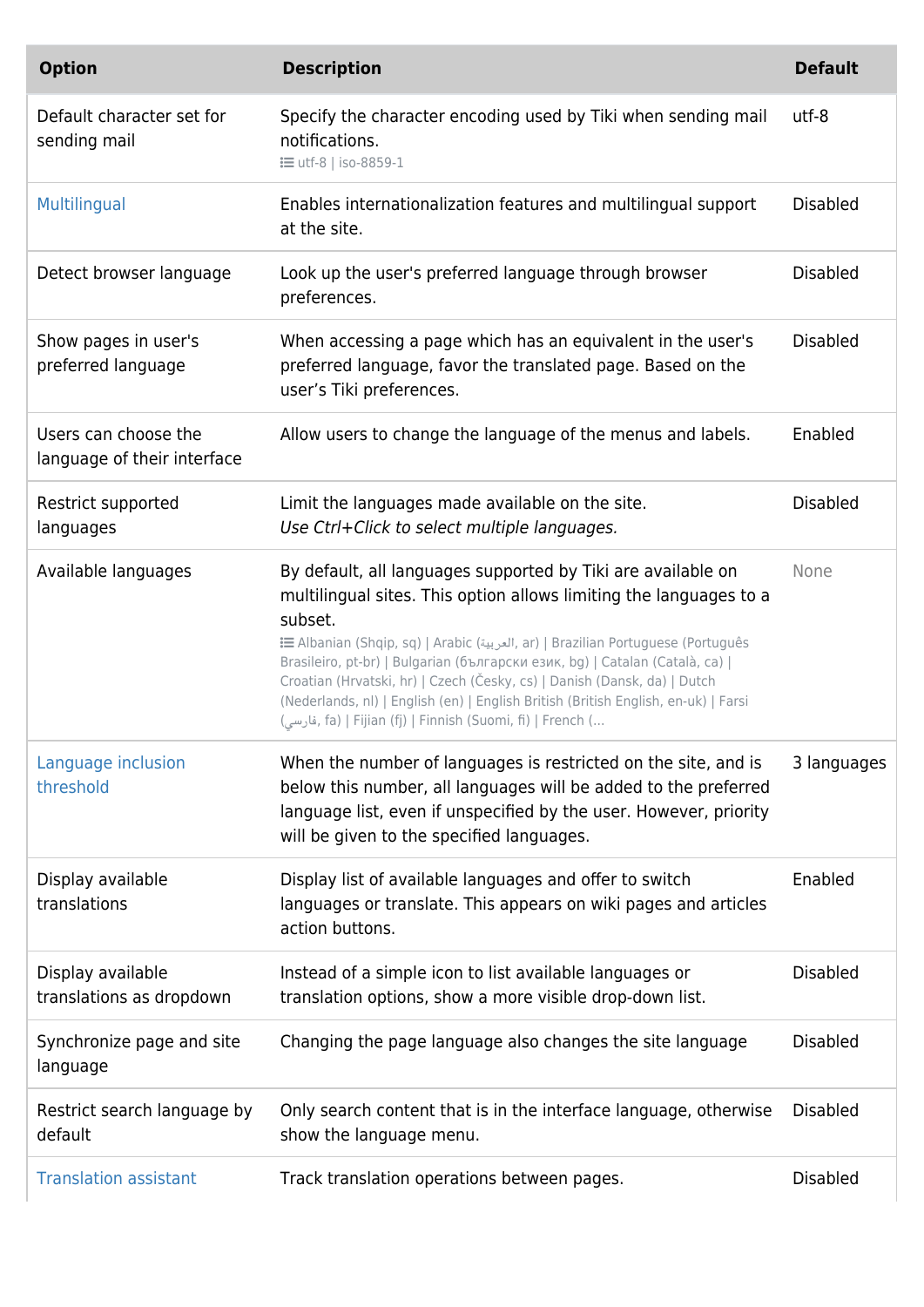| <b>Option</b>                                | <b>Description</b>                                                                                                                                                                                                                                  | <b>Default</b>  |
|----------------------------------------------|-----------------------------------------------------------------------------------------------------------------------------------------------------------------------------------------------------------------------------------------------------|-----------------|
| Urgent translation<br>notifications          | Enable changes to be flagged as urgent, so translations are<br>marked with a notice visible to all users.                                                                                                                                           | <b>Disabled</b> |
| Incomplete translation<br>notice             | When a page is translated to a new language, a notice will<br>automatically be inserted into the page to indicate that the<br>translation is not yet complete.                                                                                      | Enabled         |
| Display all languages in a<br>single page    | List all languages as options in the page-language dropdown<br>list, to see them all at once.                                                                                                                                                       | <b>Disabled</b> |
| Quantify change size                         | In addition to tracking the changes, track the change size and<br>display approximately how up-to-date the page is.                                                                                                                                 | <b>Disabled</b> |
| Allow minor edits of wiki<br>pages           | Minor edits don't flag new content for translation and don't<br>cause watch notifications to be sent (unless "Watch minor<br>edits" is enabled).                                                                                                    | <b>Disabled</b> |
| User watches translations                    |                                                                                                                                                                                                                                                     | <b>Disabled</b> |
| Multilingual structures                      | Structures search for equivalent pages in other languages.<br>A May cause performance problems with larger structures.                                                                                                                              | <b>Disabled</b> |
| <b>Multilingual tags</b>                     | Permits translation management of tags                                                                                                                                                                                                              | <b>Disabled</b> |
| Synchronize multilingual<br>categories       | Make sure that the categories of the translations are<br>synchronized when modified on any version.<br>: ENone   Only those specified   All but those specified                                                                                     | <b>None</b>     |
|                                              |                                                                                                                                                                                                                                                     |                 |
| Synchronized categories                      | List of categories affected by the multilingual synchronization.<br>Depending on the parent feature, this list will be used as a<br>white list (the only categories allowed) or as a black list (all<br>categories allowed except those specified). | None            |
| Multilingual dynamic<br>variables            | Make dynamic variable content language-specific.                                                                                                                                                                                                    | <b>Disabled</b> |
| <b>Plugin Translate</b>                      | Translate text to the user language                                                                                                                                                                                                                 | <b>Disabled</b> |
| <b>Plugin Language</b>                       | Show alternative content based on the page language.                                                                                                                                                                                                | Enabled         |
| <b>Plugin Translated</b>                     | Create multilingual links                                                                                                                                                                                                                           | Enabled         |
| Use database for translation                 | Use the database to store the translated strings and allow<br>using interactive translation<br>Edit, export and import languages                                                                                                                    | <b>Disabled</b> |
| Manage contribution of<br>translated strings | Offers to set whether each translated string should be<br>contributed to the Tiki community or kept locally                                                                                                                                         | <b>Disabled</b> |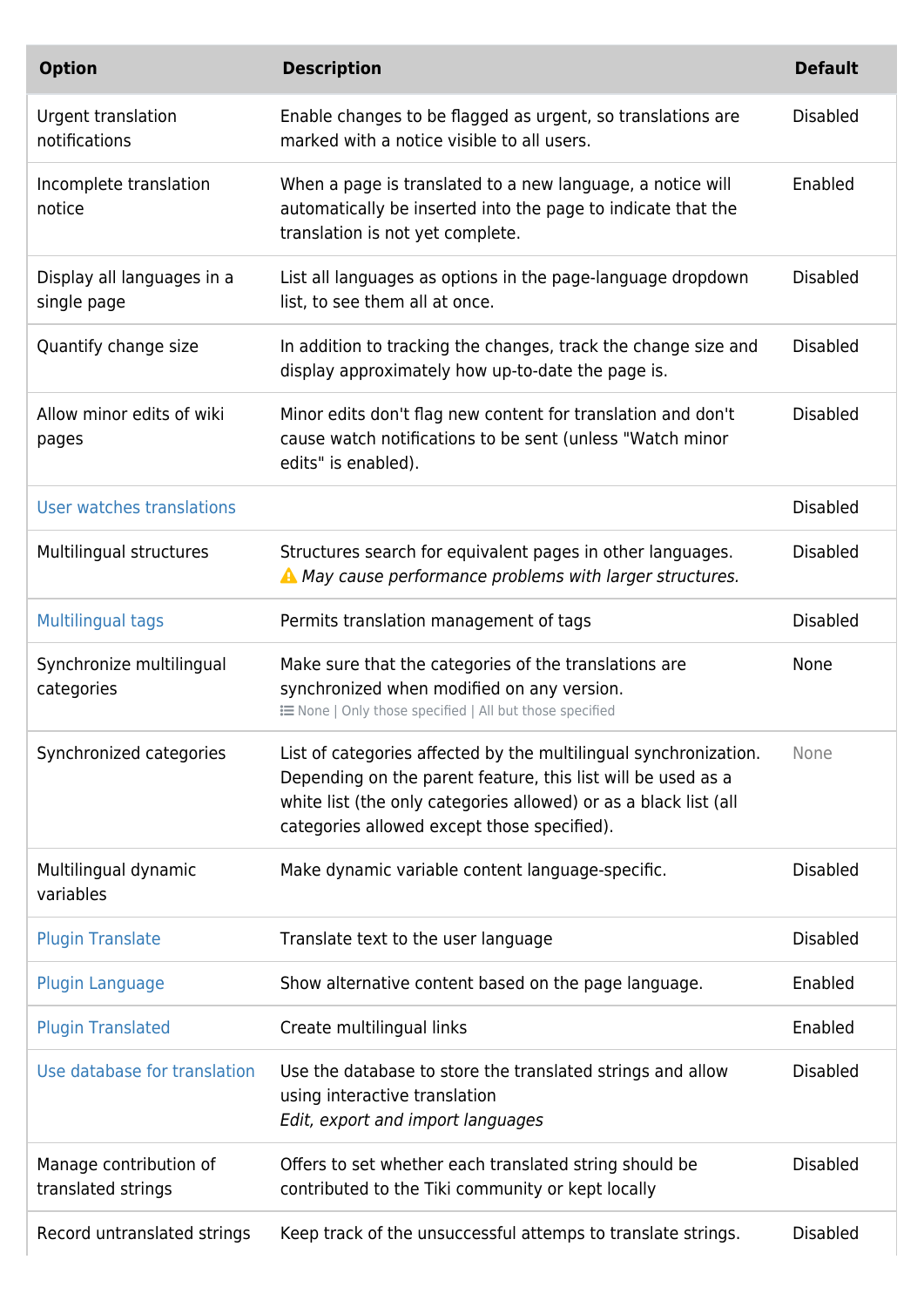| <b>Option</b>                                                     | <b>Description</b>                                                                                                                                                                                               | <b>Default</b>  |
|-------------------------------------------------------------------|------------------------------------------------------------------------------------------------------------------------------------------------------------------------------------------------------------------|-----------------|
| <b>Machine translation</b>                                        | Uses machine translation to translate the content of the site to<br>other languages. Note that this feature relies on external<br>services thay may not be free. Google Translate is a paid<br>service. $\Delta$ | <b>Disabled</b> |
| Machine translation<br>implementation                             | Select between alternate impementations for machine<br>translation. Depending on the implementation, different API<br>keys may be required.<br><b>i</b> Google Translate   Bing Translate                        | None            |
| Google Translate API Key                                          | The key must be generated from the Google console. Choose to<br>create a server key.                                                                                                                             | None            |
| <b>Bing Translate Client ID</b>                                   | The application must be registered.                                                                                                                                                                              | None            |
| <b>Bing Translate Client Secret</b>                               | The application must be registered.                                                                                                                                                                              | None            |
| Enable machine translation<br>of wiki pages                       | Makes additional languages available to the list of languages<br>on the page.                                                                                                                                    | <b>Disabled</b> |
| Certain pages redirect to<br>homepage when language is<br>changed |                                                                                                                                                                                                                  | <b>Disabled</b> |
| List of pages that redirect                                       | List of names of pages that always redirect to the homepage<br>when the language is switched<br>Separate page names by commas                                                                                    | <b>Disabled</b> |

| <b>Option</b>          | <b>Description</b>                                                                                                                                                                                                                                                                                                                                                                                                                                                                                | <b>Default</b> |
|------------------------|---------------------------------------------------------------------------------------------------------------------------------------------------------------------------------------------------------------------------------------------------------------------------------------------------------------------------------------------------------------------------------------------------------------------------------------------------------------------------------------------------|----------------|
| Default language       | The site language is used when no other language is specified<br>by the user.<br>tar)   Brazilian Portuguese (Português (العربية, ar)   Brazilian Portuguese (Português<br>Brasileiro, pt-br)   Bulgarian (български език, bg)   Catalan (Català, ca)  <br>Croatian (Hrvatski, hr)   Czech (Česky, cs)   Danish (Dansk, da)   Dutch<br>(Nederlands, nl)   English (en)   English British (British English, en-uk)   Farsi<br>(قارسی, fa)   Fijian (fj)   Finnish (Suomi, fi)   French (           | English (en)   |
| Default admin language | The site language is used in admin section when no other<br>language is specified by the user.<br>i Default language   Albanian (Shqip, sq)   Arabic (العربية, ar)   Brazilian<br>Portuguese (Português Brasileiro, pt-br)   Bulgarian (български език, bg)  <br>Catalan (Català, ca)   Croatian (Hrvatski, hr)   Czech (Česky, cs)   Danish<br>(Dansk, da)   Dutch (Nederlands, nl)   English (en)   English British (British<br>English, en-uk)   Farsi (فارسی, fa)   Fijian (fj)   Finnish (Su | None           |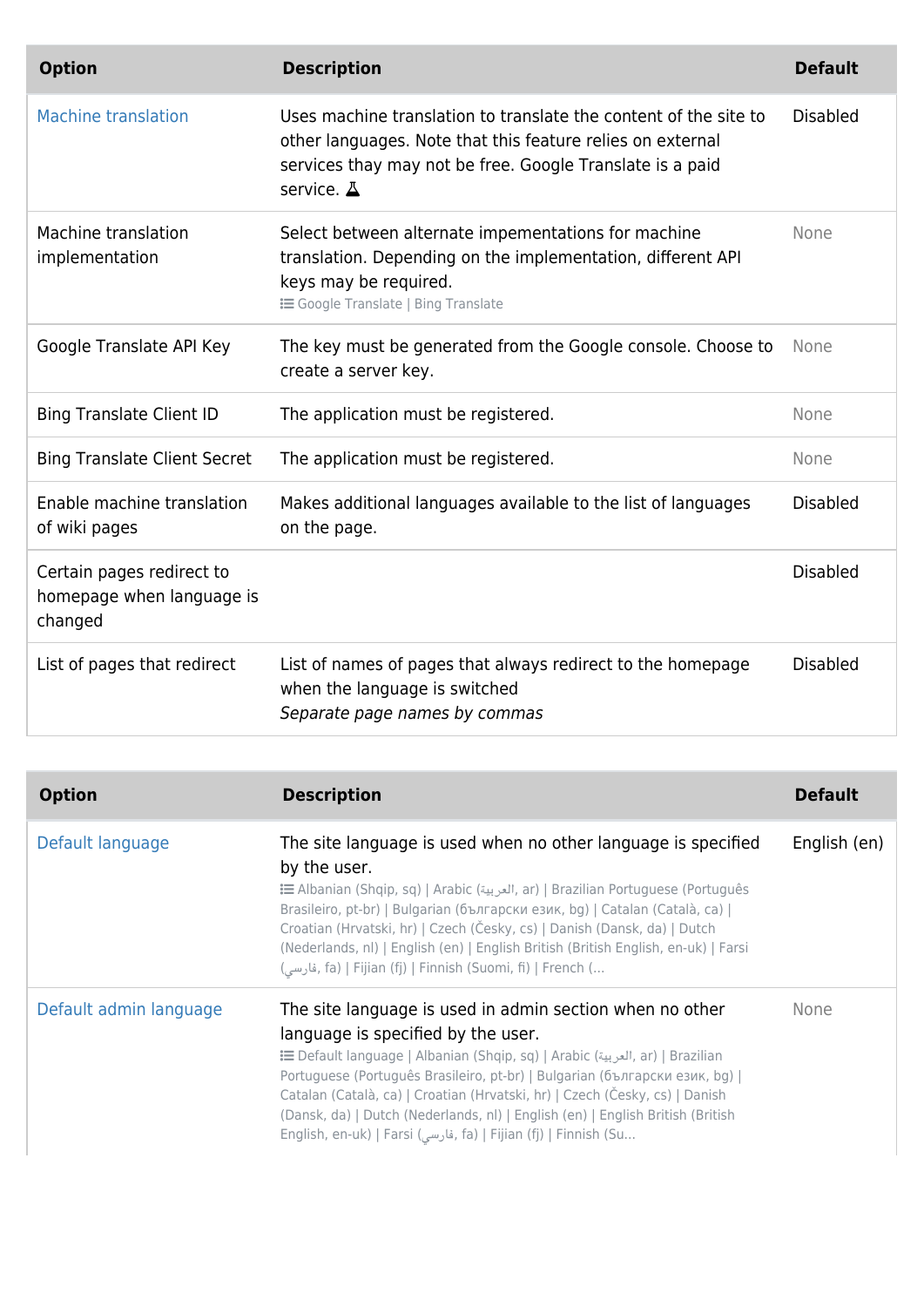| <b>Option</b>                                       | <b>Description</b>                                                                                                                                                                                                                                                                                                                                                                                                                                                                                                                               | <b>Default</b>  |
|-----------------------------------------------------|--------------------------------------------------------------------------------------------------------------------------------------------------------------------------------------------------------------------------------------------------------------------------------------------------------------------------------------------------------------------------------------------------------------------------------------------------------------------------------------------------------------------------------------------------|-----------------|
| Wiki link format                                    | Level of special characters acceptable in wiki links for page<br>names. For example: Page éàî<br>* "Strict" includes only basic characters such as a-z and 0-9. A<br>site that uses accented or special characters in page names<br>should not use "strict".<br><b>i≡</b> Complete   Relaxed   Strict                                                                                                                                                                                                                                            | Complete        |
| Default character set for<br>sending mail           | Specify the character encoding used by Tiki when sending mail<br>notifications.<br><b>i</b> utf-8   iso-8859-1                                                                                                                                                                                                                                                                                                                                                                                                                                   | utf-8           |
| Multilingual                                        | Enables internationalization features and multilingual support<br>at the site.                                                                                                                                                                                                                                                                                                                                                                                                                                                                   | <b>Disabled</b> |
| Detect browser language                             | Look up the user's preferred language through browser<br>preferences.                                                                                                                                                                                                                                                                                                                                                                                                                                                                            | <b>Disabled</b> |
| Show pages in user's<br>preferred language          | When accessing a page which has an equivalent in the user's<br>preferred language, favor the translated page. Based on the<br>user's Tiki preferences.                                                                                                                                                                                                                                                                                                                                                                                           | <b>Disabled</b> |
| Users can choose the<br>language of their interface | Allow users to change the language of the menus and labels.                                                                                                                                                                                                                                                                                                                                                                                                                                                                                      | Enabled         |
| Restrict supported<br>languages                     | Limit the languages made available on the site.<br>Use Ctrl+Click to select multiple languages.                                                                                                                                                                                                                                                                                                                                                                                                                                                  | <b>Disabled</b> |
| Available languages                                 | By default, all languages supported by Tiki are available on<br>multilingual sites. This option allows limiting the languages to a<br>subset.<br>imazilian Portuguese (Português (العربية, ar)   Brazilian Portuguese (Português<br>Brasileiro, pt-br)   Bulgarian (български език, bg)   Catalan (Català, ca)  <br>Croatian (Hrvatski, hr)   Czech (Česky, cs)   Danish (Dansk, da)   Dutch<br>(Nederlands, nl)   English (en)   English British (British English, en-uk)   Farsi<br>فارسی), fa)   Fijian (fj)   Finnish (Suomi, fi)   French ( | None            |
| Language inclusion<br>threshold                     | When the number of languages is restricted on the site, and is<br>below this number, all languages will be added to the preferred<br>language list, even if unspecified by the user. However, priority<br>will be given to the specified languages.                                                                                                                                                                                                                                                                                              | 3 languages     |
| Display available<br>translations                   | Display list of available languages and offer to switch<br>languages or translate. This appears on wiki pages and articles<br>action buttons.                                                                                                                                                                                                                                                                                                                                                                                                    | Enabled         |
| Display available<br>translations as dropdown       | Instead of a simple icon to list available languages or<br>translation options, show a more visible drop-down list.                                                                                                                                                                                                                                                                                                                                                                                                                              | <b>Disabled</b> |
| Synchronize page and site<br>language               | Changing the page language also changes the site language                                                                                                                                                                                                                                                                                                                                                                                                                                                                                        | <b>Disabled</b> |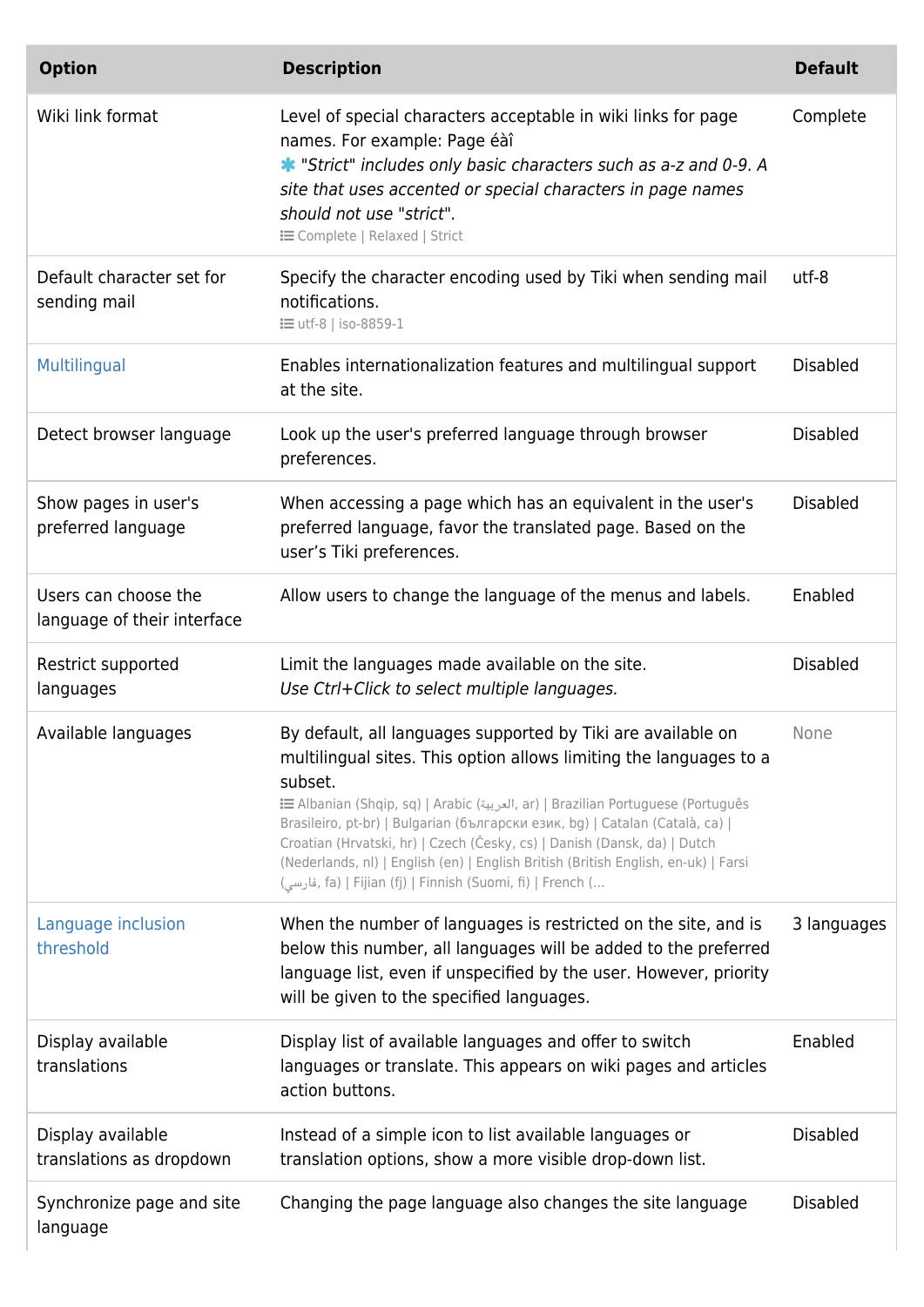| <b>Option</b>                              | <b>Description</b>                                                                                                                                                                                                                                  | <b>Default</b>  |
|--------------------------------------------|-----------------------------------------------------------------------------------------------------------------------------------------------------------------------------------------------------------------------------------------------------|-----------------|
| Restrict search language by<br>default     | Only search content that is in the interface language, otherwise<br>show the language menu.                                                                                                                                                         | <b>Disabled</b> |
| <b>Translation assistant</b>               | Track translation operations between pages.                                                                                                                                                                                                         | <b>Disabled</b> |
| <b>Urgent translation</b><br>notifications | Enable changes to be flagged as urgent, so translations are<br>marked with a notice visible to all users.                                                                                                                                           | <b>Disabled</b> |
| Incomplete translation<br>notice           | When a page is translated to a new language, a notice will<br>automatically be inserted into the page to indicate that the<br>translation is not yet complete.                                                                                      | Enabled         |
| Display all languages in a<br>single page  | List all languages as options in the page-language dropdown<br>list, to see them all at once.                                                                                                                                                       | <b>Disabled</b> |
| Quantify change size                       | In addition to tracking the changes, track the change size and<br>display approximately how up-to-date the page is.                                                                                                                                 | <b>Disabled</b> |
| Allow minor edits of wiki<br>pages         | Minor edits don't flag new content for translation and don't<br>cause watch notifications to be sent (unless "Watch minor<br>edits" is enabled).                                                                                                    | <b>Disabled</b> |
| User watches translations                  |                                                                                                                                                                                                                                                     | <b>Disabled</b> |
| Multilingual structures                    | Structures search for equivalent pages in other languages.<br>A May cause performance problems with larger structures.                                                                                                                              | <b>Disabled</b> |
| Multilingual tags                          | Permits translation management of tags                                                                                                                                                                                                              | <b>Disabled</b> |
| Synchronize multilingual<br>categories     | Make sure that the categories of the translations are<br>synchronized when modified on any version.<br>: ENone   Only those specified   All but those specified                                                                                     | None            |
| Synchronized categories                    | List of categories affected by the multilingual synchronization.<br>Depending on the parent feature, this list will be used as a<br>white list (the only categories allowed) or as a black list (all<br>categories allowed except those specified). | None            |
| Multilingual dynamic<br>variables          | Make dynamic variable content language-specific.                                                                                                                                                                                                    | <b>Disabled</b> |
| <b>Plugin Translate</b>                    | Translate text to the user language                                                                                                                                                                                                                 | <b>Disabled</b> |
| <b>Plugin Language</b>                     | Show alternative content based on the page language.                                                                                                                                                                                                | Enabled         |
| <b>Plugin Translated</b>                   | Create multilingual links                                                                                                                                                                                                                           | Enabled         |
| Use database for translation               | Use the database to store the translated strings and allow<br>using interactive translation<br>Edit, export and import languages                                                                                                                    | <b>Disabled</b> |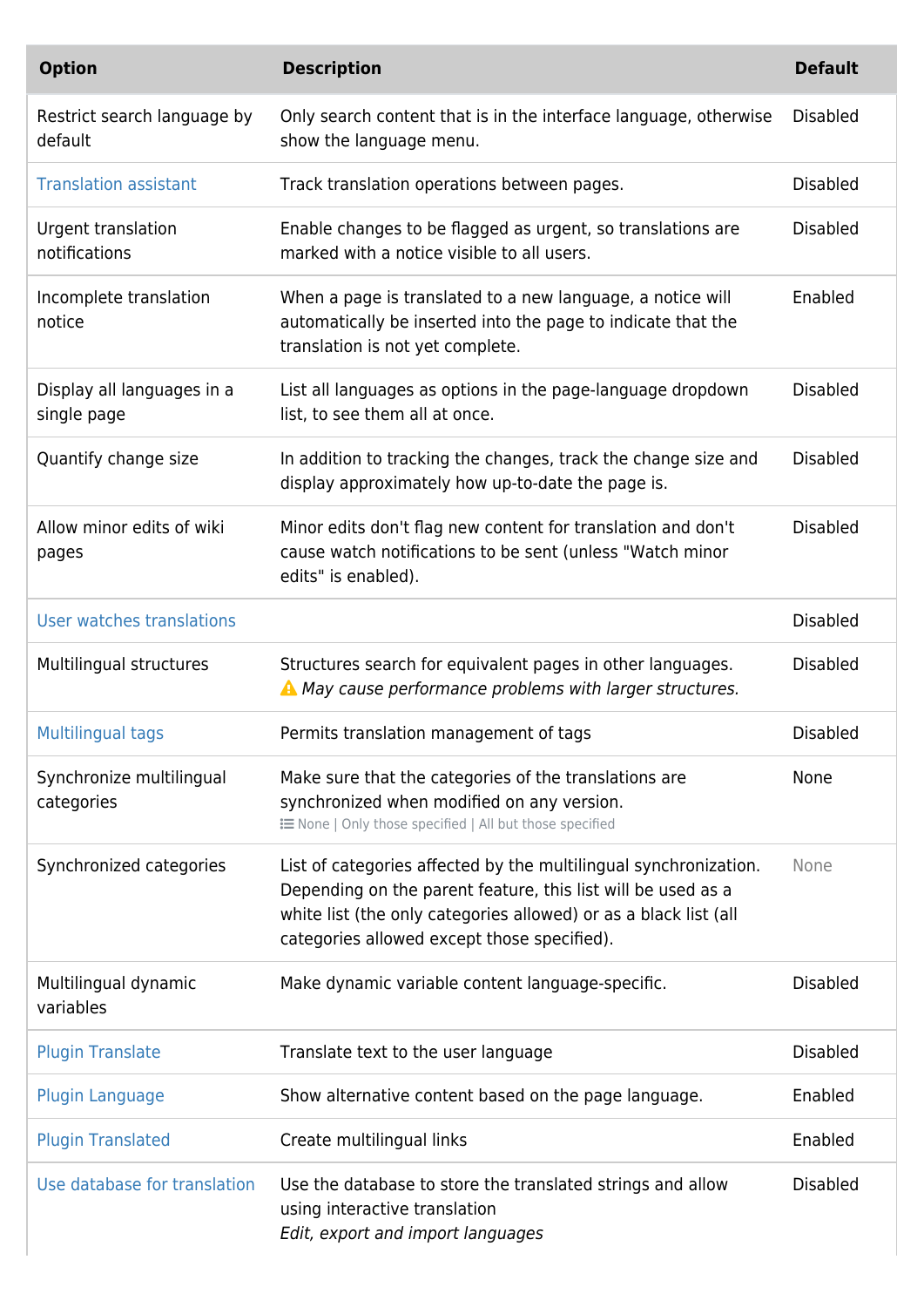| <b>Option</b>                                                     | <b>Description</b>                                                                                                                                                                                               | <b>Default</b>  |
|-------------------------------------------------------------------|------------------------------------------------------------------------------------------------------------------------------------------------------------------------------------------------------------------|-----------------|
| Manage contribution of<br>translated strings                      | Offers to set whether each translated string should be<br>contributed to the Tiki community or kept locally                                                                                                      | <b>Disabled</b> |
| Record untranslated strings                                       | Keep track of the unsuccessful attemps to translate strings.                                                                                                                                                     | <b>Disabled</b> |
| <b>Machine translation</b>                                        | Uses machine translation to translate the content of the site to<br>other languages. Note that this feature relies on external<br>services thay may not be free. Google Translate is a paid<br>service. $\Delta$ | <b>Disabled</b> |
| Machine translation<br>implementation                             | Select between alternate impementations for machine<br>translation. Depending on the implementation, different API<br>keys may be required.<br><b>i</b> Google Translate   Bing Translate                        | None            |
| Google Translate API Key                                          | The key must be generated from the Google console. Choose to<br>create a server key.                                                                                                                             | None            |
| <b>Bing Translate Client ID</b>                                   | The application must be registered.                                                                                                                                                                              | None            |
| <b>Bing Translate Client Secret</b>                               | The application must be registered.                                                                                                                                                                              | None            |
| Enable machine translation<br>of wiki pages                       | Makes additional languages available to the list of languages<br>on the page.                                                                                                                                    | <b>Disabled</b> |
| Certain pages redirect to<br>homepage when language is<br>changed |                                                                                                                                                                                                                  | <b>Disabled</b> |
| List of pages that redirect                                       | List of names of pages that always redirect to the homepage<br>when the language is switched<br>Separate page names by commas                                                                                    | <b>Disabled</b> |

| <b>Option</b>    | <b>Description</b>                                                                                                                                                                                                                                                                                                                                                                                                                                                               | <b>Default</b> |
|------------------|----------------------------------------------------------------------------------------------------------------------------------------------------------------------------------------------------------------------------------------------------------------------------------------------------------------------------------------------------------------------------------------------------------------------------------------------------------------------------------|----------------|
| Default language | The site language is used when no other language is specified<br>by the user.<br>i Ilbanian (Shqip, sq)   Arabic (العربية, ar)   Brazilian Portuguese (Português<br>Brasileiro, pt-br)   Bulgarian (български език, bg)   Catalan (Català, ca)  <br>Croatian (Hrvatski, hr)   Czech (Česky, cs)   Danish (Dansk, da)   Dutch<br>(Nederlands, nl)   English (en)   English British (British English, en-uk)   Farsi<br>(قارسی, fa)   Fijian (fj)   Finnish (Suomi, fi)   French ( | English (en)   |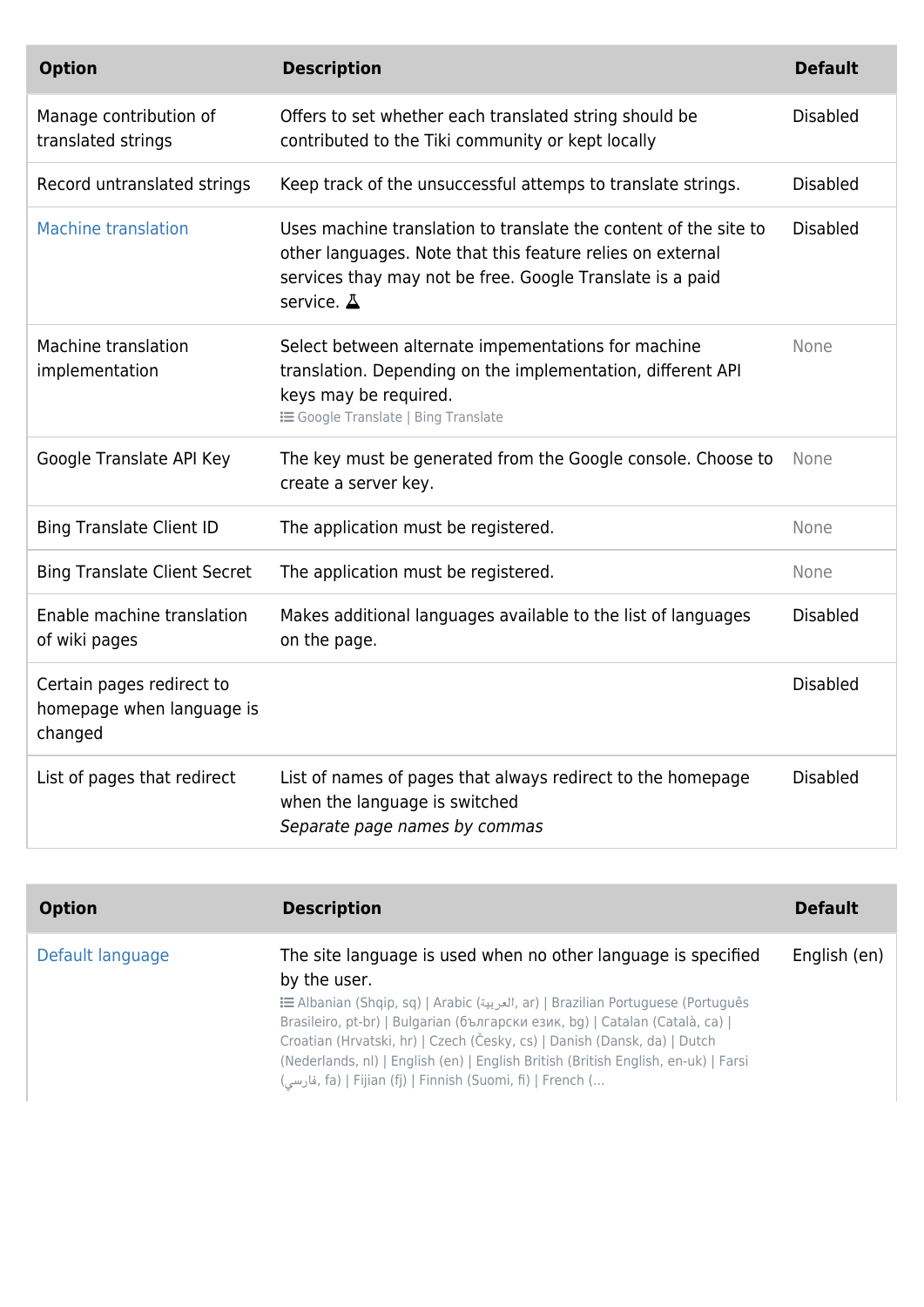| <b>Option</b>                                       | <b>Description</b>                                                                                                                                                                                                                                                                                                                                                                                                                                                                                                                               | <b>Default</b>  |
|-----------------------------------------------------|--------------------------------------------------------------------------------------------------------------------------------------------------------------------------------------------------------------------------------------------------------------------------------------------------------------------------------------------------------------------------------------------------------------------------------------------------------------------------------------------------------------------------------------------------|-----------------|
| Default admin language                              | The site language is used in admin section when no other<br>language is specified by the user.<br>i Default language   Albanian (Shqip, sq)   Arabic (العربية, ar)   Brazilian<br>Portuguese (Português Brasileiro, pt-br)   Bulgarian (български език, bg)  <br>Catalan (Català, ca)   Croatian (Hrvatski, hr)   Czech (Česky, cs)   Danish<br>(Dansk, da)   Dutch (Nederlands, nl)   English (en)   English British (British<br>English, en-uk)   Farsi (فارسی, fa)   Fijian (fj)   Finnish (Su                                                | None            |
| Wiki link format                                    | Level of special characters acceptable in wiki links for page<br>names. For example: Page éàî<br>* "Strict" includes only basic characters such as a-z and 0-9. A<br>site that uses accented or special characters in page names<br>should not use "strict".<br><b>E</b> Complete   Relaxed   Strict                                                                                                                                                                                                                                             | Complete        |
| Default character set for<br>sending mail           | Specify the character encoding used by Tiki when sending mail<br>notifications.<br><b>: =</b> utf-8   iso-8859-1                                                                                                                                                                                                                                                                                                                                                                                                                                 | utf-8           |
| Multilingual                                        | Enables internationalization features and multilingual support<br>at the site.                                                                                                                                                                                                                                                                                                                                                                                                                                                                   | <b>Disabled</b> |
| Detect browser language                             | Look up the user's preferred language through browser<br>preferences.                                                                                                                                                                                                                                                                                                                                                                                                                                                                            | <b>Disabled</b> |
| Show pages in user's<br>preferred language          | When accessing a page which has an equivalent in the user's<br>preferred language, favor the translated page. Based on the<br>user's Tiki preferences.                                                                                                                                                                                                                                                                                                                                                                                           | <b>Disabled</b> |
| Users can choose the<br>language of their interface | Allow users to change the language of the menus and labels.                                                                                                                                                                                                                                                                                                                                                                                                                                                                                      | Enabled         |
| Restrict supported<br>languages                     | Limit the languages made available on the site.<br>Use Ctrl+Click to select multiple languages.                                                                                                                                                                                                                                                                                                                                                                                                                                                  | <b>Disabled</b> |
| Available languages                                 | By default, all languages supported by Tiki are available on<br>multilingual sites. This option allows limiting the languages to a<br>subset.<br>imazilian Portuguese (Português (العربية, ar)   Brazilian Portuguese (Português<br>Brasileiro, pt-br)   Bulgarian (български език, bg)   Catalan (Català, ca)  <br>Croatian (Hrvatski, hr)   Czech (Česky, cs)   Danish (Dansk, da)   Dutch<br>(Nederlands, nl)   English (en)   English British (British English, en-uk)   Farsi<br>(قارسی, fa)   Fijian (fj)   Finnish (Suomi, fi)   French ( | None            |
| Language inclusion<br>threshold                     | When the number of languages is restricted on the site, and is<br>below this number, all languages will be added to the preferred<br>language list, even if unspecified by the user. However, priority<br>will be given to the specified languages.                                                                                                                                                                                                                                                                                              | 3 languages     |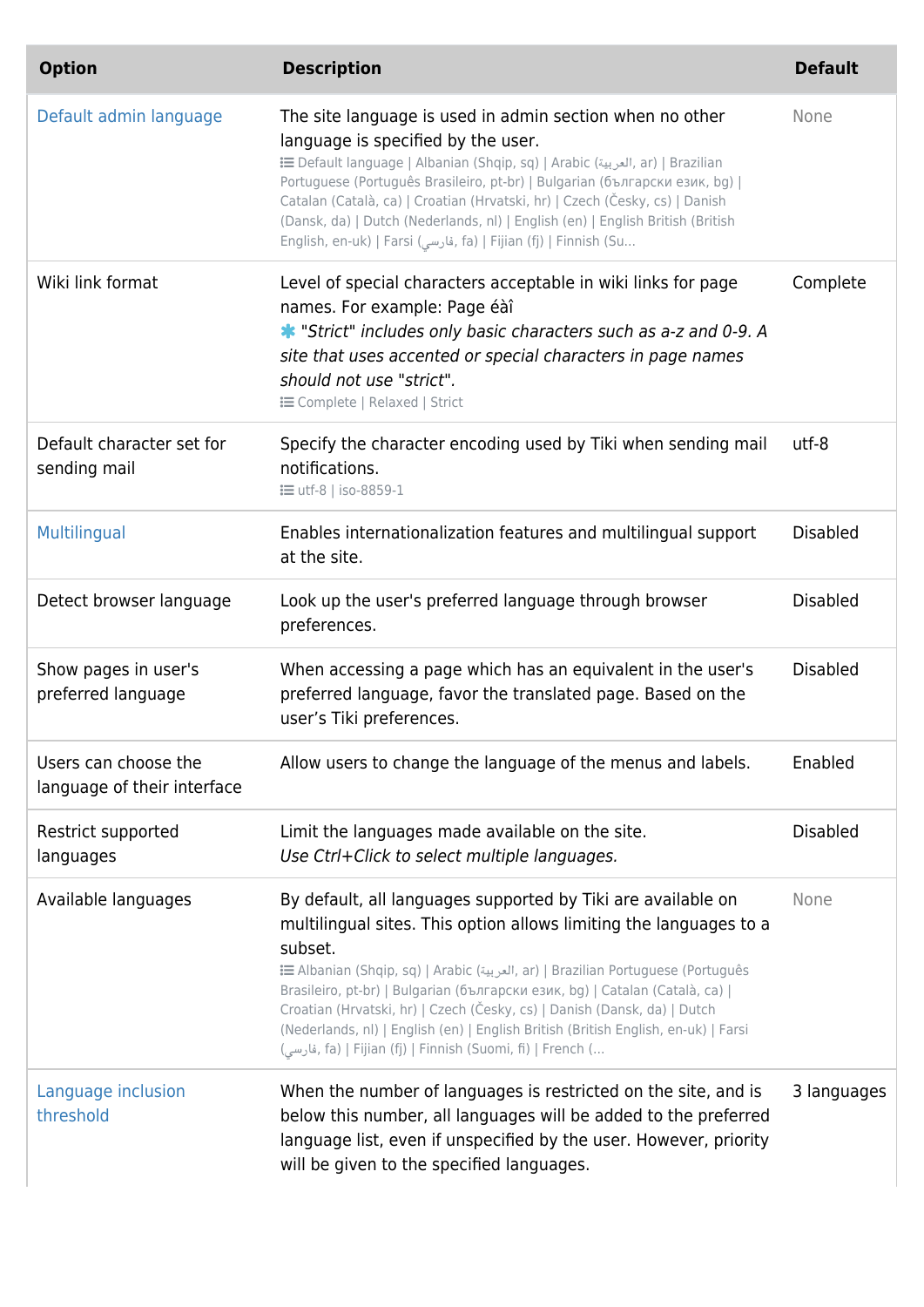| <b>Option</b>                                 | <b>Description</b>                                                                                                                                                                                                                                  | <b>Default</b>  |
|-----------------------------------------------|-----------------------------------------------------------------------------------------------------------------------------------------------------------------------------------------------------------------------------------------------------|-----------------|
| Display available<br>translations             | Display list of available languages and offer to switch<br>languages or translate. This appears on wiki pages and articles<br>action buttons.                                                                                                       | Enabled         |
| Display available<br>translations as dropdown | Instead of a simple icon to list available languages or<br>translation options, show a more visible drop-down list.                                                                                                                                 | <b>Disabled</b> |
| Synchronize page and site<br>language         | Changing the page language also changes the site language                                                                                                                                                                                           | <b>Disabled</b> |
| Restrict search language by<br>default        | Only search content that is in the interface language, otherwise<br>show the language menu.                                                                                                                                                         | <b>Disabled</b> |
| <b>Translation assistant</b>                  | Track translation operations between pages.                                                                                                                                                                                                         | <b>Disabled</b> |
| Urgent translation<br>notifications           | Enable changes to be flagged as urgent, so translations are<br>marked with a notice visible to all users.                                                                                                                                           | <b>Disabled</b> |
| Incomplete translation<br>notice              | When a page is translated to a new language, a notice will<br>automatically be inserted into the page to indicate that the<br>translation is not yet complete.                                                                                      | Enabled         |
| Display all languages in a<br>single page     | List all languages as options in the page-language dropdown<br>list, to see them all at once.                                                                                                                                                       | <b>Disabled</b> |
| Quantify change size                          | In addition to tracking the changes, track the change size and<br>display approximately how up-to-date the page is.                                                                                                                                 | <b>Disabled</b> |
| Allow minor edits of wiki<br>pages            | Minor edits don't flag new content for translation and don't<br>cause watch notifications to be sent (unless "Watch minor<br>edits" is enabled).                                                                                                    | <b>Disabled</b> |
| User watches translations                     |                                                                                                                                                                                                                                                     | <b>Disabled</b> |
| Multilingual structures                       | Structures search for equivalent pages in other languages.<br>A May cause performance problems with larger structures.                                                                                                                              | <b>Disabled</b> |
| <b>Multilingual tags</b>                      | Permits translation management of tags                                                                                                                                                                                                              | <b>Disabled</b> |
| Synchronize multilingual<br>categories        | Make sure that the categories of the translations are<br>synchronized when modified on any version.<br>: ENone   Only those specified   All but those specified                                                                                     | None            |
| Synchronized categories                       | List of categories affected by the multilingual synchronization.<br>Depending on the parent feature, this list will be used as a<br>white list (the only categories allowed) or as a black list (all<br>categories allowed except those specified). | None            |
| Multilingual dynamic<br>variables             | Make dynamic variable content language-specific.                                                                                                                                                                                                    | <b>Disabled</b> |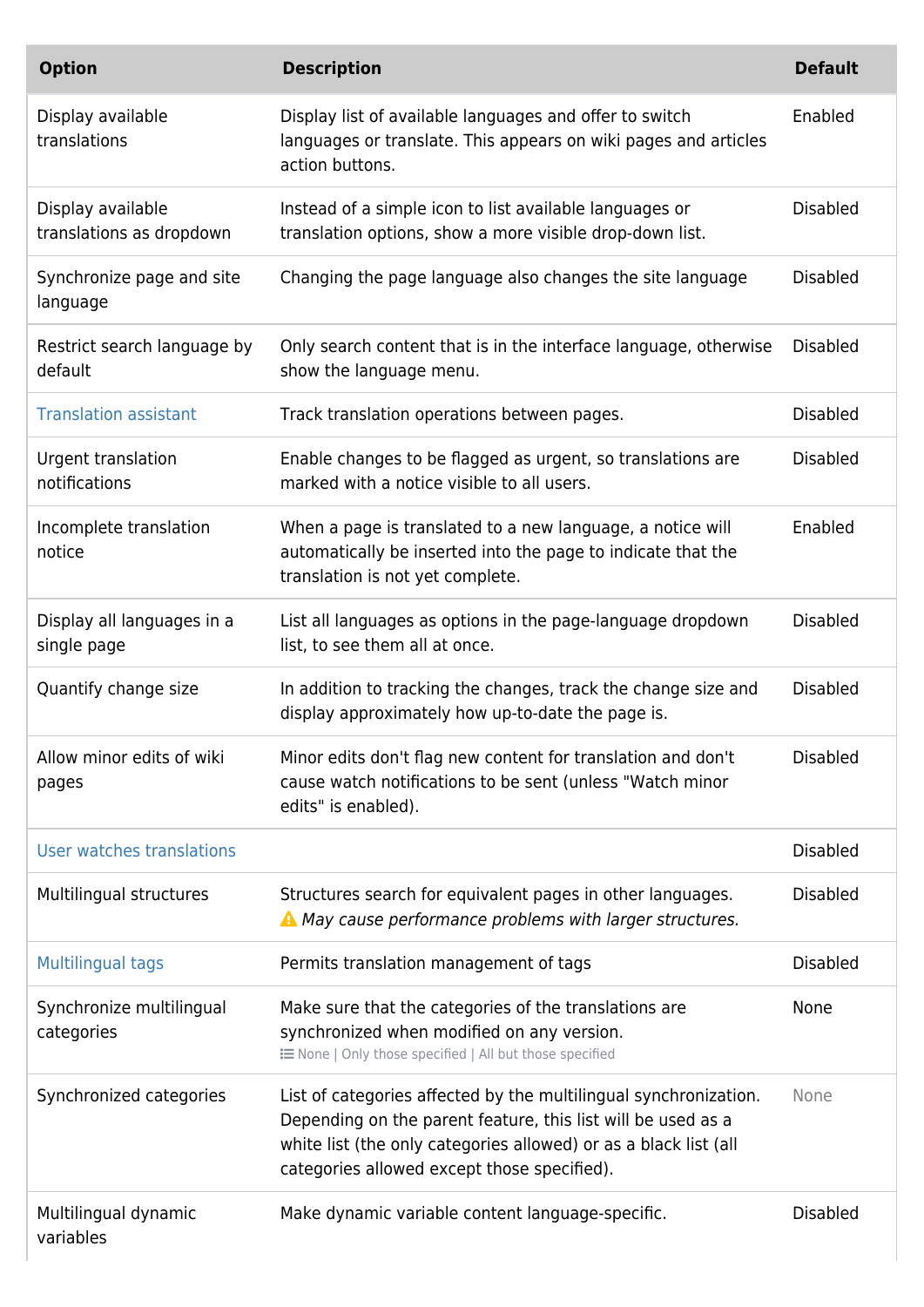| <b>Option</b>                                                     | <b>Description</b>                                                                                                                                                                                               | <b>Default</b>  |
|-------------------------------------------------------------------|------------------------------------------------------------------------------------------------------------------------------------------------------------------------------------------------------------------|-----------------|
| <b>Plugin Translate</b>                                           | Translate text to the user language                                                                                                                                                                              | <b>Disabled</b> |
| <b>Plugin Language</b>                                            | Show alternative content based on the page language.                                                                                                                                                             | Enabled         |
| <b>Plugin Translated</b>                                          | Create multilingual links                                                                                                                                                                                        | Enabled         |
| Use database for translation                                      | Use the database to store the translated strings and allow<br>using interactive translation<br>Edit, export and import languages                                                                                 | <b>Disabled</b> |
| Manage contribution of<br>translated strings                      | Offers to set whether each translated string should be<br>contributed to the Tiki community or kept locally                                                                                                      | <b>Disabled</b> |
| Record untranslated strings                                       | Keep track of the unsuccessful attemps to translate strings.                                                                                                                                                     | <b>Disabled</b> |
| <b>Machine translation</b>                                        | Uses machine translation to translate the content of the site to<br>other languages. Note that this feature relies on external<br>services thay may not be free. Google Translate is a paid<br>service. $\Delta$ | <b>Disabled</b> |
| Machine translation<br>implementation                             | Select between alternate impementations for machine<br>translation. Depending on the implementation, different API<br>keys may be required.<br><b>i</b> Google Translate   Bing Translate                        | None            |
| Google Translate API Key                                          | The key must be generated from the Google console. Choose to<br>create a server key.                                                                                                                             | None            |
| <b>Bing Translate Client ID</b>                                   | The application must be registered.                                                                                                                                                                              | None            |
| <b>Bing Translate Client Secret</b>                               | The application must be registered.                                                                                                                                                                              | None            |
| Enable machine translation<br>of wiki pages                       | Makes additional languages available to the list of languages<br>on the page.                                                                                                                                    | <b>Disabled</b> |
| Certain pages redirect to<br>homepage when language is<br>changed |                                                                                                                                                                                                                  | <b>Disabled</b> |
| List of pages that redirect                                       | List of names of pages that always redirect to the homepage<br>when the language is switched<br>Separate page names by commas                                                                                    | <b>Disabled</b> |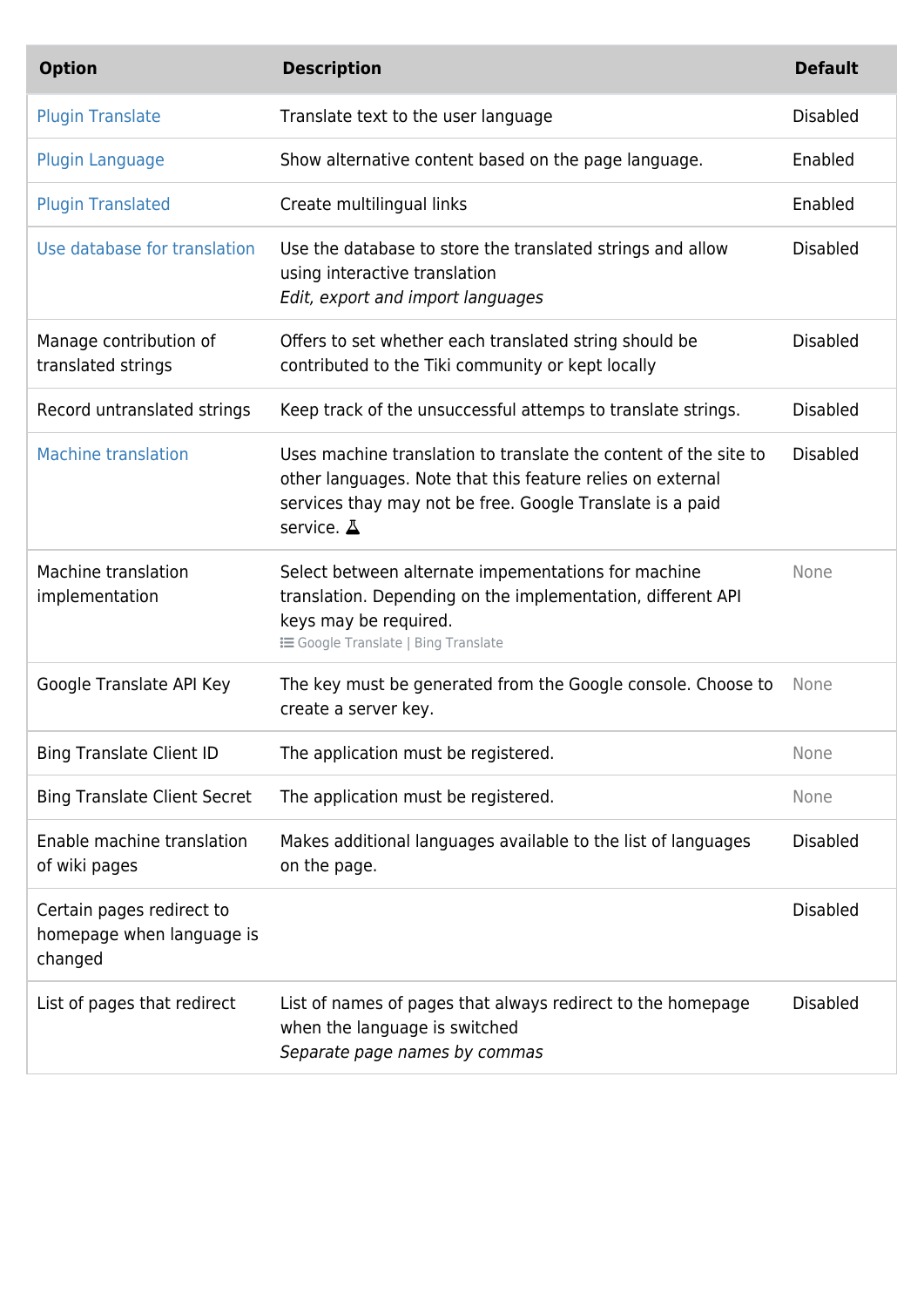| <b>Option</b>                                       | <b>Description</b>                                                                                                                                                                                                                                                                                                                                                                                                                                                                                                                               | <b>Default</b>  |
|-----------------------------------------------------|--------------------------------------------------------------------------------------------------------------------------------------------------------------------------------------------------------------------------------------------------------------------------------------------------------------------------------------------------------------------------------------------------------------------------------------------------------------------------------------------------------------------------------------------------|-----------------|
| Default language                                    | The site language is used when no other language is specified<br>by the user.<br>i (Portuguese (Português (العربية, ar)   Brazilian Portuguese (Português<br>Brasileiro, pt-br)   Bulgarian (български език, bg)   Catalan (Català, ca)  <br>Croatian (Hrvatski, hr)   Czech (Česky, cs)   Danish (Dansk, da)   Dutch<br>(Nederlands, nl)   English (en)   English British (British English, en-uk)   Farsi<br>(قارسی, fa)   Fijian (fj)   Finnish (Suomi, fi)   French (                                                                        | English (en)    |
| Default admin language                              | The site language is used in admin section when no other<br>language is specified by the user.<br>i Default language   Albanian (Shqip, sq)   Arabic (العربية, ar)   Brazilian<br>Portuguese (Português Brasileiro, pt-br)   Bulgarian (български език, bg)  <br>Catalan (Català, ca)   Croatian (Hrvatski, hr)   Czech (Česky, cs)   Danish<br>(Dansk, da)   Dutch (Nederlands, nl)   English (en)   English British (British<br>English, en-uk)   Farsi (فارسی, fa)   Fijian (fj)   Finnish (Su                                                | None            |
| Wiki link format                                    | Level of special characters acceptable in wiki links for page<br>names. For example: Page éàî<br>* "Strict" includes only basic characters such as a-z and 0-9. A<br>site that uses accented or special characters in page names<br>should not use "strict".<br><b>E</b> Complete   Relaxed   Strict                                                                                                                                                                                                                                             | Complete        |
| Default character set for<br>sending mail           | Specify the character encoding used by Tiki when sending mail<br>notifications.<br><b>i</b> utf-8   iso-8859-1                                                                                                                                                                                                                                                                                                                                                                                                                                   | utf-8           |
| Multilingual                                        | Enables internationalization features and multilingual support<br>at the site.                                                                                                                                                                                                                                                                                                                                                                                                                                                                   | <b>Disabled</b> |
| Detect browser language                             | Look up the user's preferred language through browser<br>preferences.                                                                                                                                                                                                                                                                                                                                                                                                                                                                            | <b>Disabled</b> |
| Show pages in user's<br>preferred language          | When accessing a page which has an equivalent in the user's<br>preferred language, favor the translated page. Based on the<br>user's Tiki preferences.                                                                                                                                                                                                                                                                                                                                                                                           | <b>Disabled</b> |
| Users can choose the<br>language of their interface | Allow users to change the language of the menus and labels.                                                                                                                                                                                                                                                                                                                                                                                                                                                                                      | Enabled         |
| Restrict supported<br>languages                     | Limit the languages made available on the site.<br>Use Ctrl+Click to select multiple languages.                                                                                                                                                                                                                                                                                                                                                                                                                                                  | <b>Disabled</b> |
| Available languages                                 | By default, all languages supported by Tiki are available on<br>multilingual sites. This option allows limiting the languages to a<br>subset.<br>E Albanian (Shqip, sq)   Arabic (العربية, ar)   Brazilian Portuguese (Português<br>Brasileiro, pt-br)   Bulgarian (български език, bg)   Catalan (Català, ca)  <br>Croatian (Hrvatski, hr)   Czech (Česky, cs)   Danish (Dansk, da)   Dutch<br>(Nederlands, nl)   English (en)   English British (British English, en-uk)   Farsi<br>(قارسی, fa)   Fijian (fj)   Finnish (Suomi, fi)   French ( | None            |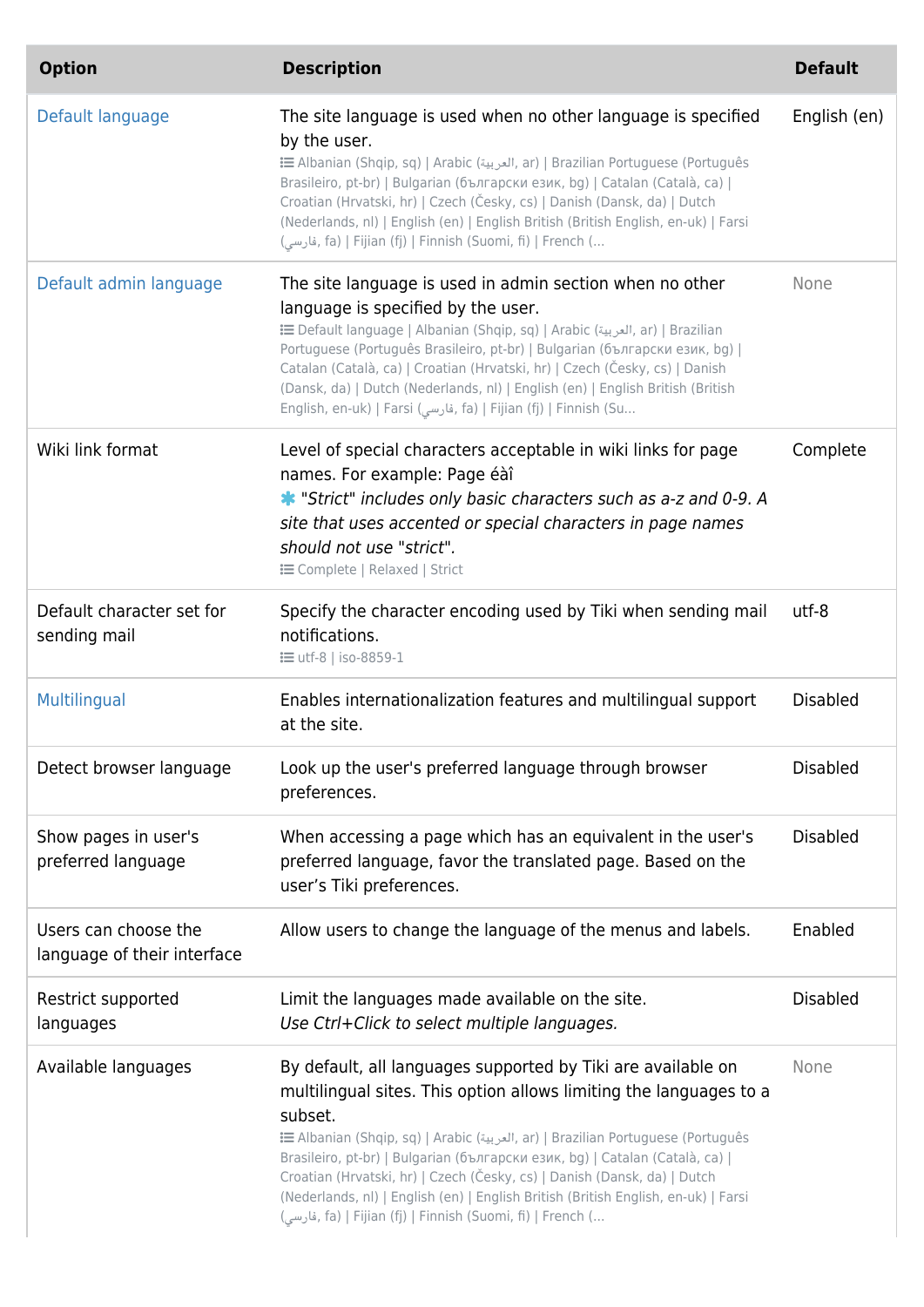| <b>Option</b>                                 | <b>Description</b>                                                                                                                                                                                                                                  | <b>Default</b>  |
|-----------------------------------------------|-----------------------------------------------------------------------------------------------------------------------------------------------------------------------------------------------------------------------------------------------------|-----------------|
| Language inclusion<br>threshold               | When the number of languages is restricted on the site, and is<br>below this number, all languages will be added to the preferred<br>language list, even if unspecified by the user. However, priority<br>will be given to the specified languages. | 3 languages     |
| Display available<br>translations             | Display list of available languages and offer to switch<br>languages or translate. This appears on wiki pages and articles<br>action buttons.                                                                                                       | Enabled         |
| Display available<br>translations as dropdown | Instead of a simple icon to list available languages or<br>translation options, show a more visible drop-down list.                                                                                                                                 | <b>Disabled</b> |
| Synchronize page and site<br>language         | Changing the page language also changes the site language                                                                                                                                                                                           | <b>Disabled</b> |
| Restrict search language by<br>default        | Only search content that is in the interface language, otherwise<br>show the language menu.                                                                                                                                                         | <b>Disabled</b> |
| <b>Translation assistant</b>                  | Track translation operations between pages.                                                                                                                                                                                                         | <b>Disabled</b> |
| Urgent translation<br>notifications           | Enable changes to be flagged as urgent, so translations are<br>marked with a notice visible to all users.                                                                                                                                           | <b>Disabled</b> |
| Incomplete translation<br>notice              | When a page is translated to a new language, a notice will<br>automatically be inserted into the page to indicate that the<br>translation is not yet complete.                                                                                      | Enabled         |
| Display all languages in a<br>single page     | List all languages as options in the page-language dropdown<br>list, to see them all at once.                                                                                                                                                       | Disabled        |
| Quantify change size                          | In addition to tracking the changes, track the change size and<br>display approximately how up-to-date the page is.                                                                                                                                 | <b>Disabled</b> |
| Allow minor edits of wiki<br>pages            | Minor edits don't flag new content for translation and don't<br>cause watch notifications to be sent (unless "Watch minor<br>edits" is enabled).                                                                                                    | <b>Disabled</b> |
| User watches translations                     |                                                                                                                                                                                                                                                     | <b>Disabled</b> |
| Multilingual structures                       | Structures search for equivalent pages in other languages.<br>A May cause performance problems with larger structures.                                                                                                                              | <b>Disabled</b> |
| <b>Multilingual tags</b>                      | Permits translation management of tags                                                                                                                                                                                                              | <b>Disabled</b> |
| Synchronize multilingual<br>categories        | Make sure that the categories of the translations are<br>synchronized when modified on any version.<br><b>IE None   Only those specified   All but those specified</b>                                                                              | None            |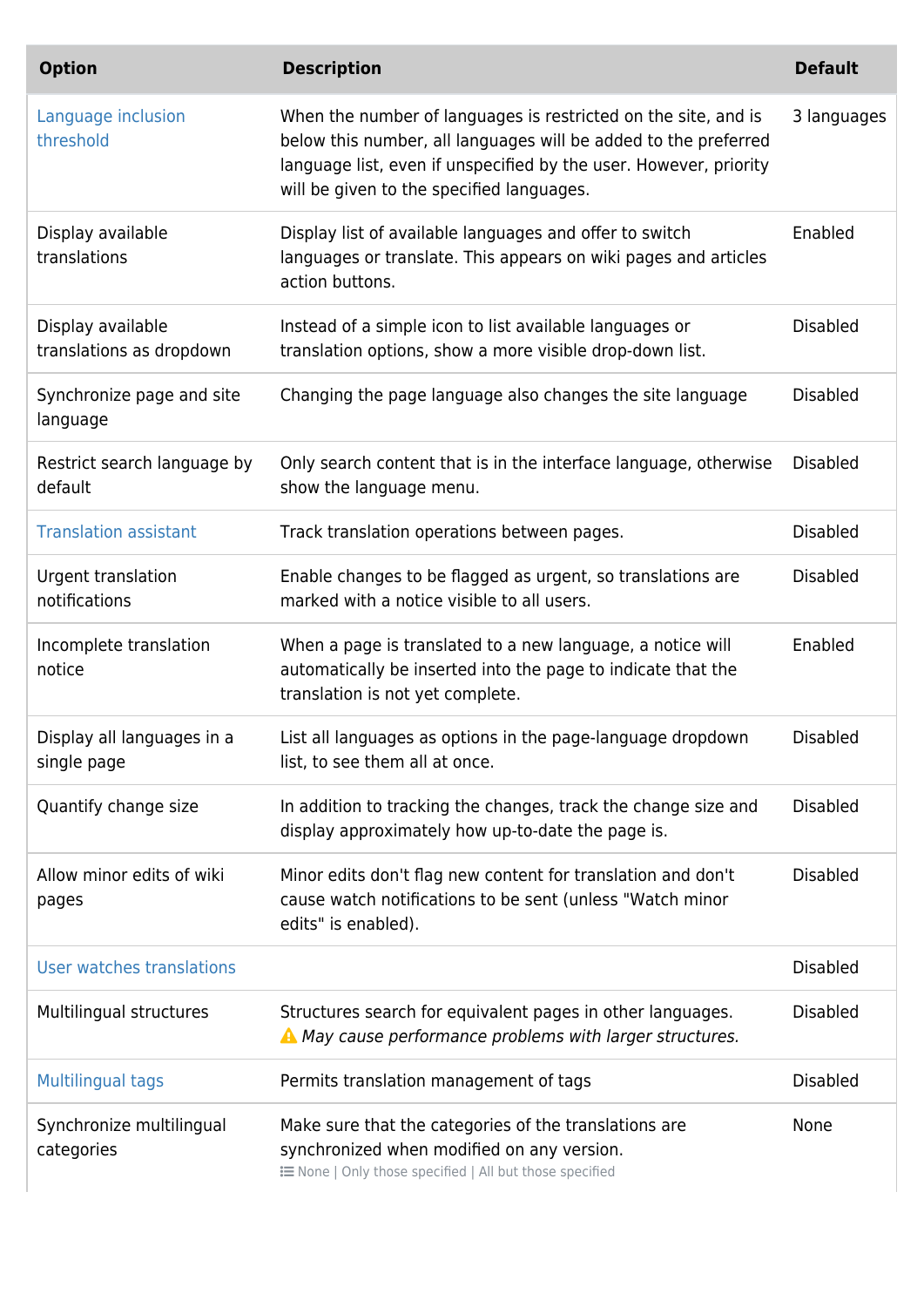| <b>Option</b>                                                     | <b>Description</b>                                                                                                                                                                                                                                  | <b>Default</b>  |
|-------------------------------------------------------------------|-----------------------------------------------------------------------------------------------------------------------------------------------------------------------------------------------------------------------------------------------------|-----------------|
| Synchronized categories                                           | List of categories affected by the multilingual synchronization.<br>Depending on the parent feature, this list will be used as a<br>white list (the only categories allowed) or as a black list (all<br>categories allowed except those specified). | None            |
| Multilingual dynamic<br>variables                                 | Make dynamic variable content language-specific.                                                                                                                                                                                                    | <b>Disabled</b> |
| <b>Plugin Translate</b>                                           | Translate text to the user language                                                                                                                                                                                                                 | <b>Disabled</b> |
| <b>Plugin Language</b>                                            | Show alternative content based on the page language.                                                                                                                                                                                                | Enabled         |
| <b>Plugin Translated</b>                                          | Create multilingual links                                                                                                                                                                                                                           | Enabled         |
| Use database for translation                                      | Use the database to store the translated strings and allow<br>using interactive translation<br>Edit, export and import languages                                                                                                                    | <b>Disabled</b> |
| Manage contribution of<br>translated strings                      | Offers to set whether each translated string should be<br>contributed to the Tiki community or kept locally                                                                                                                                         | <b>Disabled</b> |
| Record untranslated strings                                       | Keep track of the unsuccessful attemps to translate strings.                                                                                                                                                                                        | <b>Disabled</b> |
| <b>Machine translation</b>                                        | Uses machine translation to translate the content of the site to<br>other languages. Note that this feature relies on external<br>services thay may not be free. Google Translate is a paid<br>service. A                                           | <b>Disabled</b> |
| Machine translation<br>implementation                             | Select between alternate impementations for machine<br>translation. Depending on the implementation, different API<br>keys may be required.<br><b>i</b> Google Translate   Bing Translate                                                           | None            |
| Google Translate API Key                                          | The key must be generated from the Google console. Choose to<br>create a server key.                                                                                                                                                                | None            |
| <b>Bing Translate Client ID</b>                                   | The application must be registered.                                                                                                                                                                                                                 | None            |
| <b>Bing Translate Client Secret</b>                               | The application must be registered.                                                                                                                                                                                                                 | None            |
| Enable machine translation<br>of wiki pages                       | Makes additional languages available to the list of languages<br>on the page.                                                                                                                                                                       | <b>Disabled</b> |
| Certain pages redirect to<br>homepage when language is<br>changed |                                                                                                                                                                                                                                                     | <b>Disabled</b> |
| List of pages that redirect                                       | List of names of pages that always redirect to the homepage<br>when the language is switched<br>Separate page names by commas                                                                                                                       | <b>Disabled</b> |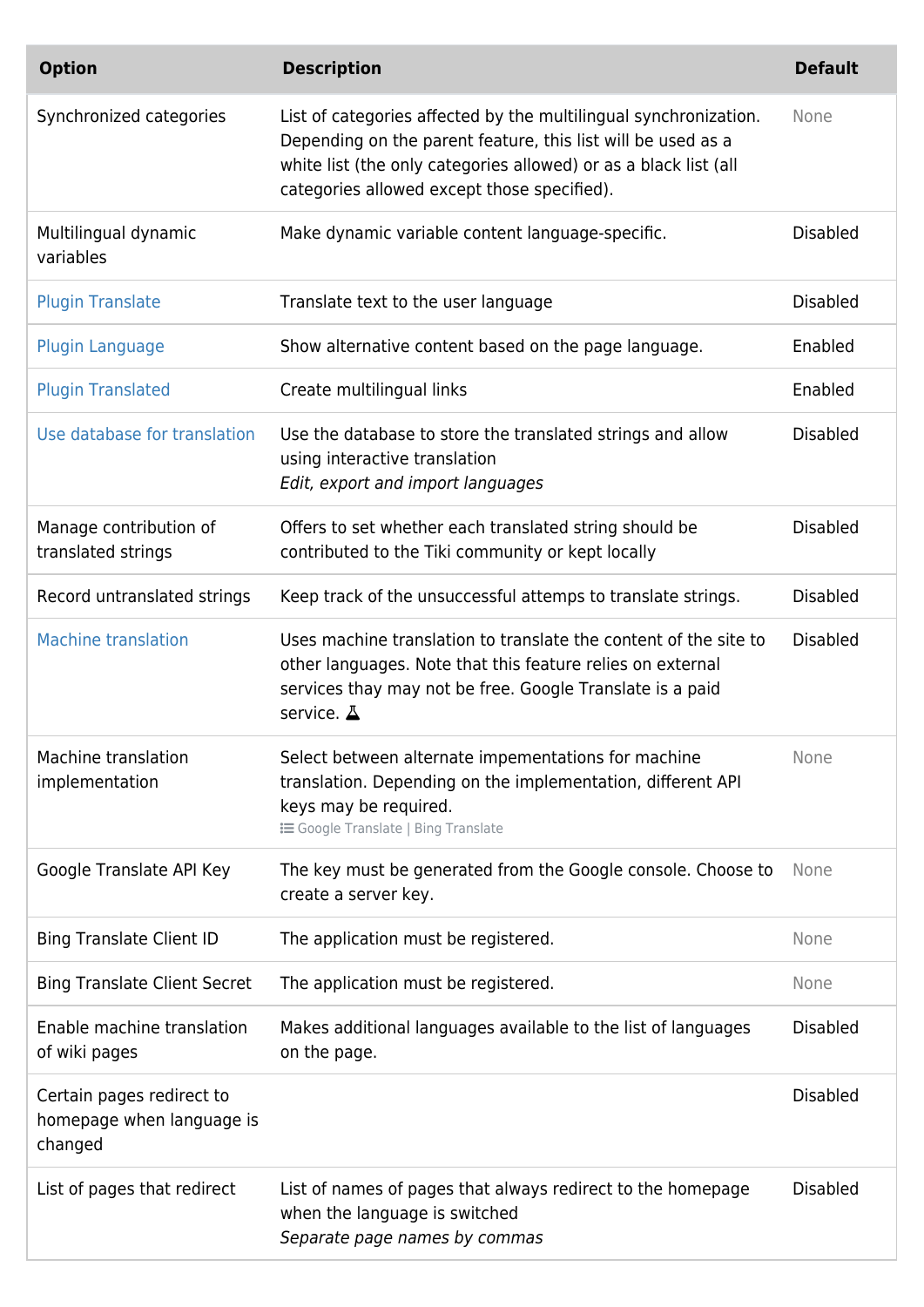| <b>Option</b>                                       | <b>Description</b>                                                                                                                                                                                                                                                                                                                                                                                                                                                                                                                              | <b>Default</b>  |
|-----------------------------------------------------|-------------------------------------------------------------------------------------------------------------------------------------------------------------------------------------------------------------------------------------------------------------------------------------------------------------------------------------------------------------------------------------------------------------------------------------------------------------------------------------------------------------------------------------------------|-----------------|
| Default language                                    | The site language is used when no other language is specified<br>by the user.<br>imerian (Shqip, sq)   Arabic (العربية, ar)   Brazilian Portuguese (Português<br>Brasileiro, pt-br)   Bulgarian (български език, bg)   Catalan (Català, ca)  <br>Croatian (Hrvatski, hr)   Czech (Česky, cs)   Danish (Dansk, da)   Dutch<br>(Nederlands, nl)   English (en)   English British (British English, en-uk)   Farsi<br>, فارسی) fa)   Fijian (fj)   Finnish (Suomi, fi)   French (                                                                  | English (en)    |
| Wiki link format                                    | Level of special characters acceptable in wiki links for page<br>names. For example: Page éàî<br>* "Strict" includes only basic characters such as a-z and 0-9. A<br>site that uses accented or special characters in page names<br>should not use "strict".<br><b>E</b> Complete   Relaxed   Strict                                                                                                                                                                                                                                            | Complete        |
| Default character set for<br>sending mail           | Specify the character encoding used by Tiki when sending mail<br>notifications.<br><b>: = utf-8   iso-8859-1</b>                                                                                                                                                                                                                                                                                                                                                                                                                                | utf-8           |
| Multilingual                                        | Enables internationalization features and multilingual support<br>at the site.                                                                                                                                                                                                                                                                                                                                                                                                                                                                  | <b>Disabled</b> |
| Detect browser language                             | Look up the user's preferred language through browser<br>preferences.                                                                                                                                                                                                                                                                                                                                                                                                                                                                           | <b>Disabled</b> |
| Show pages in user's<br>preferred language          | When accessing a page which has an equivalent in the user's<br>preferred language, favor the translated page. Based on the<br>user's Tiki preferences.                                                                                                                                                                                                                                                                                                                                                                                          | <b>Disabled</b> |
| Users can choose the<br>language of their interface | Allow users to change the language of the menus and labels.                                                                                                                                                                                                                                                                                                                                                                                                                                                                                     | Enabled         |
| Restrict supported languages                        | Limit the languages made available on the site.<br>Use Ctrl+Click to select multiple languages.                                                                                                                                                                                                                                                                                                                                                                                                                                                 | <b>Disabled</b> |
| Available languages                                 | By default, all languages supported by Tiki are available on<br>multilingual sites. This option allows limiting the languages to a<br>subset.<br>E Albanian (Shqip, sq)   Arabic (العربية, ar)   Brazilian Portuguese (Português<br>Brasileiro, pt-br)   Bulgarian (български език, bg)   Catalan (Català, ca)  <br>Croatian (Hrvatski, hr)   Czech (Česky, cs)   Danish (Dansk, da)   Dutch<br>(Nederlands, nl)   English (en)   English British (British English, en-uk)   Farsi<br>لوسی), fa)   Fijian (fj)   Finnish (Suomi, fi)   French ( | None            |
| Language inclusion threshold                        | When the number of languages is restricted on the site, and is<br>below this number, all languages will be added to the preferred<br>language list, even if unspecified by the user. However, priority<br>will be given to the specified languages.                                                                                                                                                                                                                                                                                             | 3 languages     |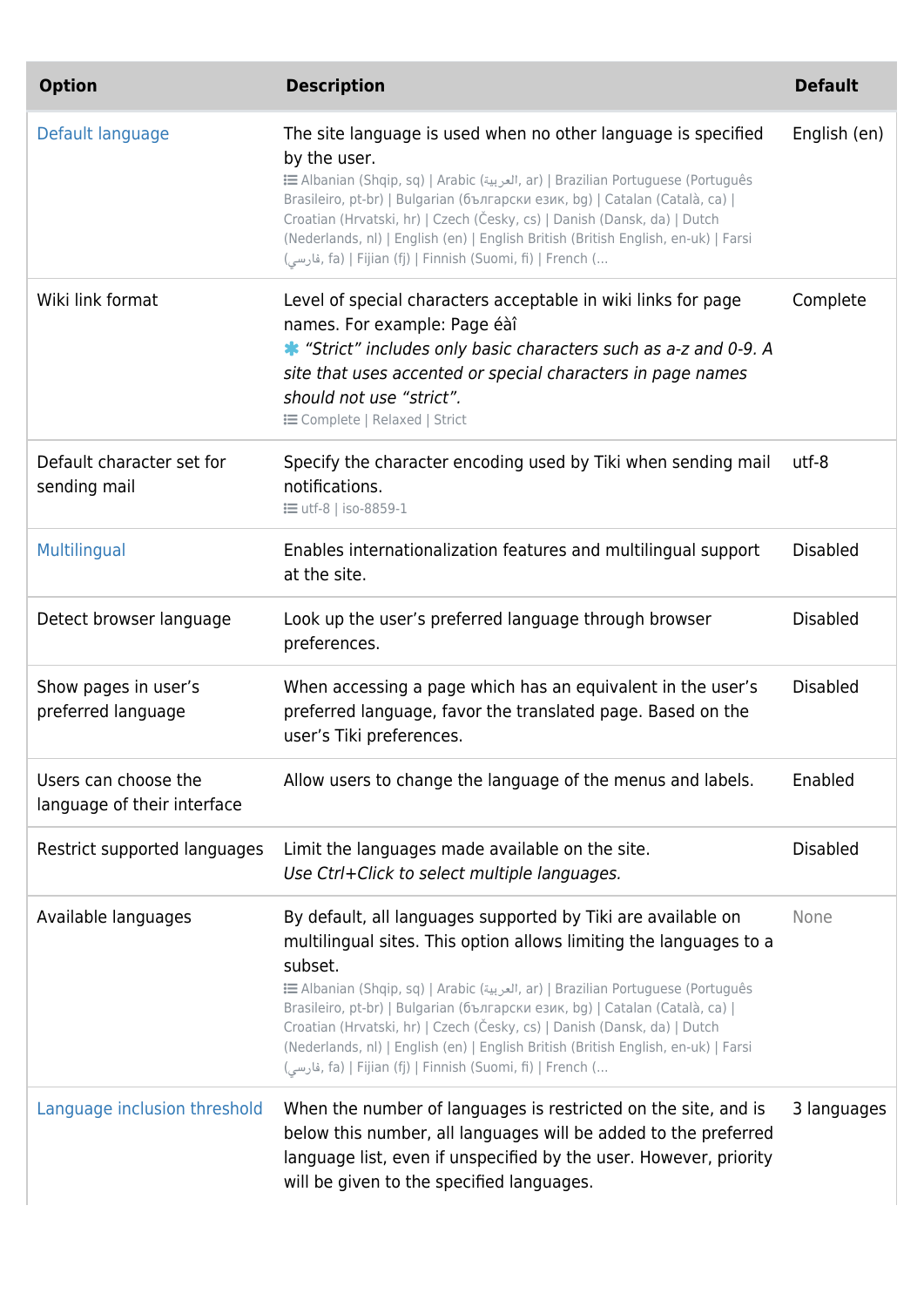| <b>Option</b>                                 | <b>Description</b>                                                                                                                                                                                                                                  | <b>Default</b>  |
|-----------------------------------------------|-----------------------------------------------------------------------------------------------------------------------------------------------------------------------------------------------------------------------------------------------------|-----------------|
| Display available translations                | Display list of available languages and offer to switch<br>languages or translate. This appears on wiki pages and articles<br>action buttons.                                                                                                       | Enabled         |
| Display available translations<br>as dropdown | Rather than show a simple icon for listing available languages<br>or translation options, show a more visible drop-down.                                                                                                                            | <b>Disabled</b> |
| Synchronize page and site<br>language         | Changing the page language also changes the site language                                                                                                                                                                                           | <b>Disabled</b> |
| Restrict search language by<br>default        | Only search content that is in the interface language,<br>otherwise show the language menu.                                                                                                                                                         | <b>Disabled</b> |
| <b>Translation assistant</b>                  | Track translation operations between pages.                                                                                                                                                                                                         | <b>Disabled</b> |
| Urgent translation<br>notifications           | Allow flagging changes as urgent, so translations are marked<br>with a notice visible to all users.                                                                                                                                                 | <b>Disabled</b> |
| Incomplete translation notice                 | When a page is translated to a new language, a notice will<br>automatically be inserted into the page to indicate that the<br>translation is not yet complete.                                                                                      | Enabled         |
| Display all languages in a<br>single page     | List all languages as options in the page-language dropdown<br>list, to see them all at once.                                                                                                                                                       | <b>Disabled</b> |
| Quantify change size                          | In addition to tracking the changes, track the change size and<br>display approximately how up-to-date the page is.                                                                                                                                 | <b>Disabled</b> |
| Allow minor edits of wiki<br>pages            | Minor edits do not flag new content for translation and do not<br>send watch notifications (unless "Watch minor edits" is<br>enabled).                                                                                                              | <b>Disabled</b> |
| User watches translations                     |                                                                                                                                                                                                                                                     | <b>Disabled</b> |
| Multilingual structures                       | Structures search for equivalent pages in other languages.<br>A May cause performance problems with larger structures.                                                                                                                              | <b>Disabled</b> |
| <b>Multilingual tags</b>                      | Permits translation management of tags                                                                                                                                                                                                              | <b>Disabled</b> |
| Synchronize multilingual<br>categories        | Make sure that the categories of the translations are<br>synchronized when modified on any version.<br>E None   Only those specified   All but those specified                                                                                      | <b>None</b>     |
| Synchronized categories                       | List of categories affected by the multilingual synchronization.<br>Depending on the parent feature, this list will be used as a<br>white list (the only categories allowed) or as a black list (all<br>categories allowed except those specified). | None            |
| Multilingual dynamic<br>variables             | Make dynamic variable content language-specific.                                                                                                                                                                                                    | <b>Disabled</b> |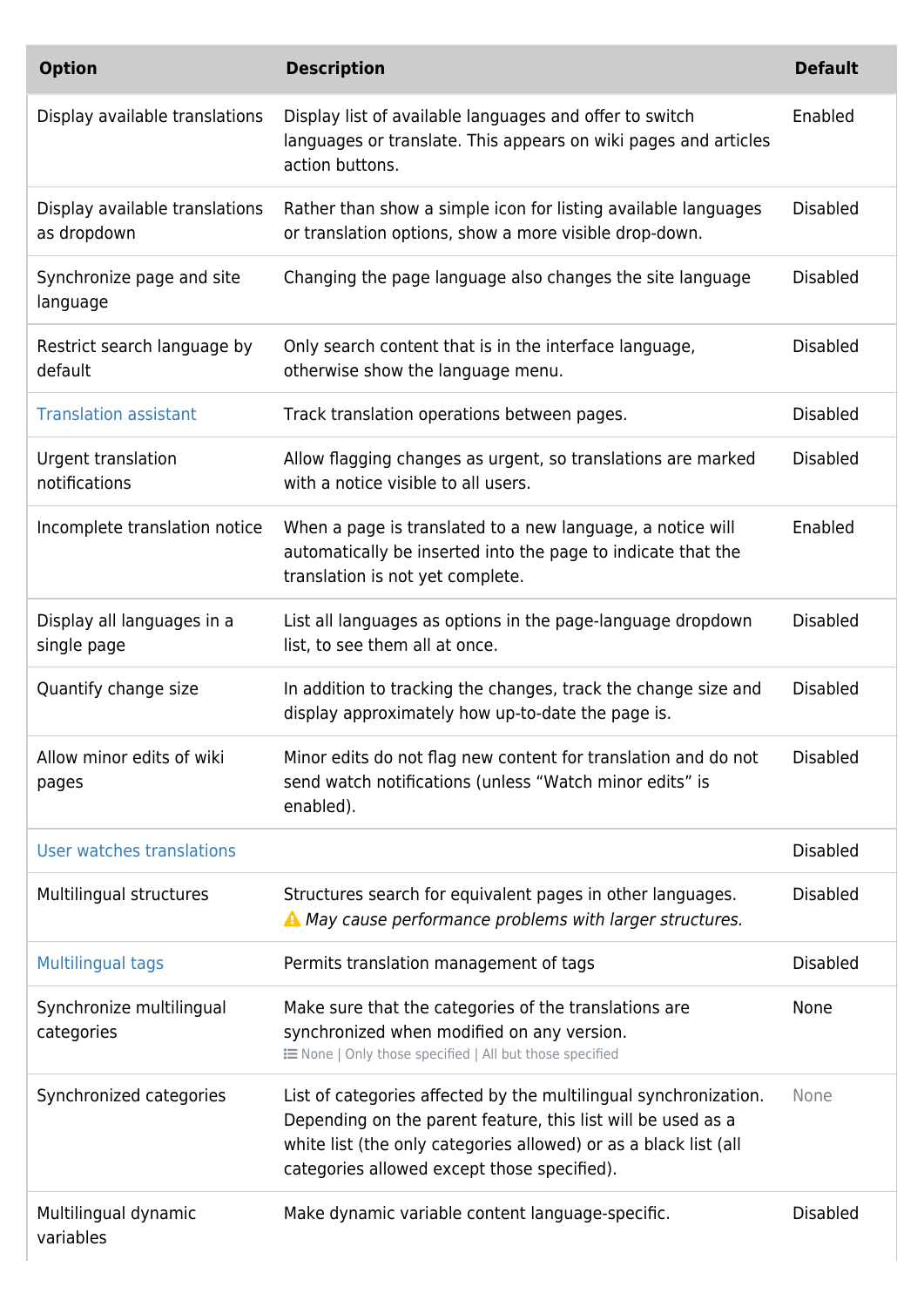| <b>Option</b>                                                     | <b>Description</b>                                                                                                                                                                                        | <b>Default</b>  |
|-------------------------------------------------------------------|-----------------------------------------------------------------------------------------------------------------------------------------------------------------------------------------------------------|-----------------|
| <b>Plugin Translate</b>                                           | Translate text to the user language                                                                                                                                                                       | <b>Disabled</b> |
| <b>Plugin Language</b>                                            | Vary content based on the page language                                                                                                                                                                   | Enabled         |
| <b>Plugin Translated</b>                                          | Create multilingual links                                                                                                                                                                                 | Enabled         |
| Use database for translation                                      | Use the database to store the translated strings and allow<br>using interactive translation<br>Edit, export and import languages                                                                          | <b>Disabled</b> |
| Record untranslated strings                                       | Keep track of the unsuccessful attemps to translate strings.                                                                                                                                              | <b>Disabled</b> |
| <b>Machine translation</b>                                        | Uses machine translation to translate the content of the site to<br>other languages. Note that this feature relies on external<br>services thay may not be free. Google Translate is a paid<br>service. A | <b>Disabled</b> |
| Machine translation<br>implementation                             | Select between alternate impementations for machine<br>translation. Depending on the implementation, different API<br>keys may be required.<br><b>IE Google Translate   Bing Translate</b>                | None            |
| Google Translate API Key                                          | The key must be generated from the Google console. Choose<br>to create a server key.                                                                                                                      | None            |
| <b>Bing Translate Client ID</b>                                   | The application must be registered.                                                                                                                                                                       | None            |
| <b>Bing Translate Client Secret</b>                               | The application must be registered.                                                                                                                                                                       | None            |
| Enable machine translation<br>of wiki pages                       | Makes additional languages available to the list of languages<br>on the page.                                                                                                                             | <b>Disabled</b> |
| Certain pages redirect to<br>homepage when language is<br>changed |                                                                                                                                                                                                           | <b>Disabled</b> |
| List of pages that redirect                                       | List of names of pages that always redirect to the homepage<br>when the language is switched<br>Separate page names by commas                                                                             | <b>Disabled</b> |

| <b>Option</b>    | <b>Description</b>                                                                                                                                                                                                                                                                                                                                                                                                                                                               | <b>Default</b> |
|------------------|----------------------------------------------------------------------------------------------------------------------------------------------------------------------------------------------------------------------------------------------------------------------------------------------------------------------------------------------------------------------------------------------------------------------------------------------------------------------------------|----------------|
| Default language | The site language is used when no other language is specified<br>by the user.<br>i Ilbanian (Shqip, sq)   Arabic (العربية, ar)   Brazilian Portuguese (Português<br>Brasileiro, pt-br)   Bulgarian (български език, bg)   Catalan (Català, ca)  <br>Croatian (Hrvatski, hr)   Czech (Česky, cs)   Danish (Dansk, da)   Dutch<br>(Nederlands, nl)   English (en)   English British (British English, en-uk)   Farsi<br>(قارسی, fa)   Fijian (fj)   Finnish (Suomi, fi)   French ( | English (en)   |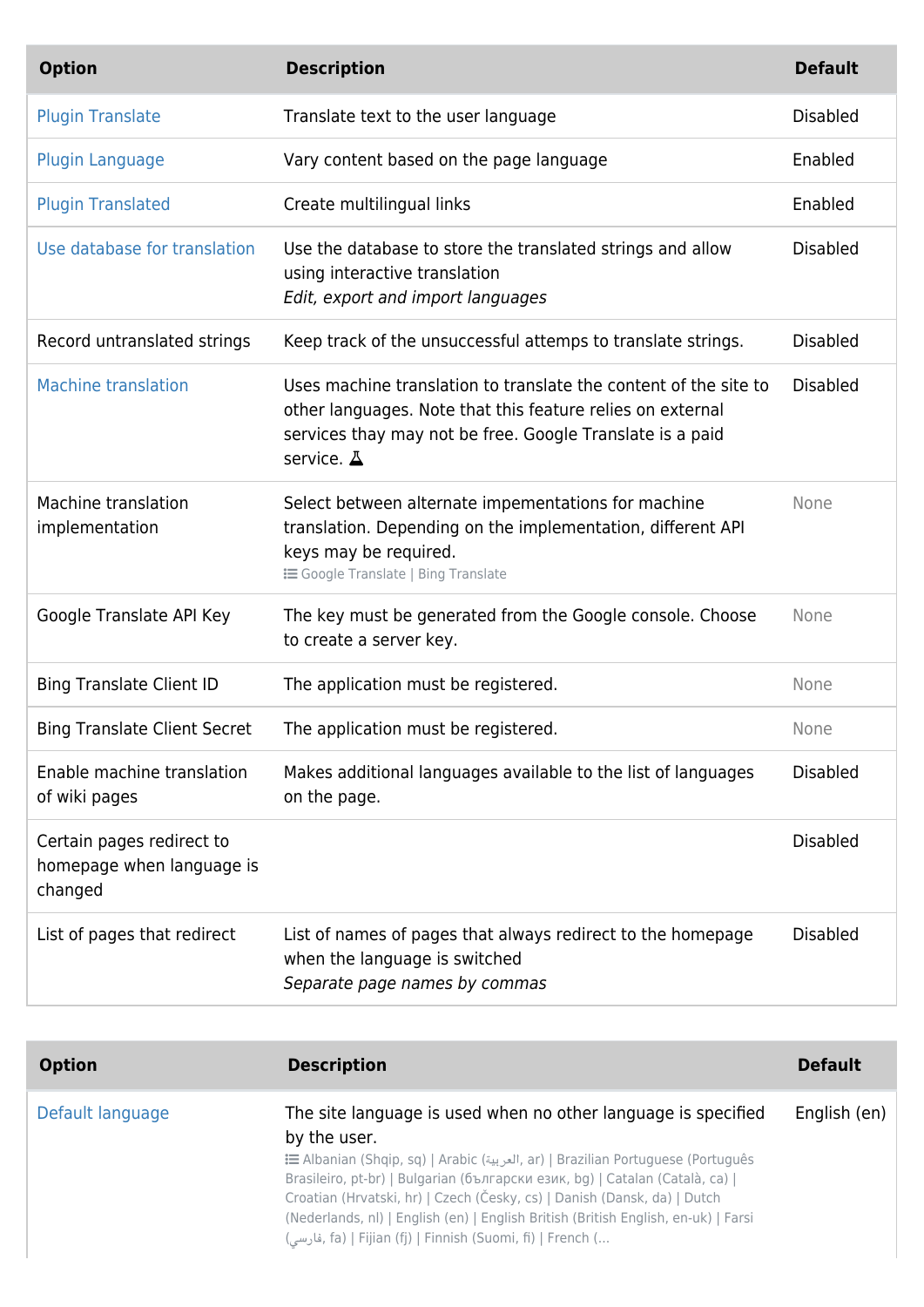| <b>Option</b>                                 | <b>Description</b>                                                                                                                                                                                                                                                                                                                                                                                                                                                                                                                                       | <b>Default</b>  |
|-----------------------------------------------|----------------------------------------------------------------------------------------------------------------------------------------------------------------------------------------------------------------------------------------------------------------------------------------------------------------------------------------------------------------------------------------------------------------------------------------------------------------------------------------------------------------------------------------------------------|-----------------|
| Wiki link format                              | Level of special characters acceptable in wiki links for page<br>names. For example: Page éàî<br>* "Strict" includes only basic characters such as a-z and 0-9. A<br>site that uses accented or special characters in page names<br>should not use "strict".<br>"Strict" includes only basic characters such as a-z and 0-9. A<br>site that uses accented or special characters in page names<br>should not use "strict".<br><b>E</b> Complete   Relaxed   Strict                                                                                        | Complete        |
| Default character set for<br>sending mail     | Default character set for sending mail<br><b>i</b> utf-8   iso-8859-1                                                                                                                                                                                                                                                                                                                                                                                                                                                                                    | utf-8           |
| Multilingual                                  | Enables internationalization features and multilingual support<br>at the site.                                                                                                                                                                                                                                                                                                                                                                                                                                                                           | <b>Disabled</b> |
| Detect browser language                       | Look up the user's preferred language through browser<br>preferences.                                                                                                                                                                                                                                                                                                                                                                                                                                                                                    | <b>Disabled</b> |
| Show pages in user's<br>preferred language    | When accessing a page which has an equivalent in the user's<br>preferred language, favor the translated page.                                                                                                                                                                                                                                                                                                                                                                                                                                            | <b>Disabled</b> |
| Users can change site<br>language             | Allow users to change the language of the menus and labels.                                                                                                                                                                                                                                                                                                                                                                                                                                                                                              | Enabled         |
| Restrict supported languages                  | Limit the languages made available on the site.<br>Use Ctrl+Click to select multiple languages.                                                                                                                                                                                                                                                                                                                                                                                                                                                          | <b>Disabled</b> |
| Available languages                           | By default, all languages supported by Tiki are available on<br>multilingual sites. This option allows limiting the languages to a<br>subset.<br>tar)   Brazilian Portuguese (Português (العربية, ar)   Brazilian Portuguese (Português<br>Brasileiro, pt-br)   Bulgarian (български език, bg)   Catalan (Català, ca)  <br>Croatian (Hrvatski, hr)   Czech (Česky, cs)   Danish (Dansk, da)   Dutch<br>(Nederlands, nl)   English (en)   English British (British English, en-uk)   Farsi<br>, فارسی) fa)   Fijian (fj)   Finnish (Suomi, fi)   French ( | None            |
| Language inclusion threshold                  | When the number of languages is restricted on the site, and is<br>below this number, all languages will be added to the preferred<br>language list, even if unspecified by the user. However, priority<br>will be given to the specified languages.                                                                                                                                                                                                                                                                                                      | 3               |
| Display available translations                | Display list of available languages and offer to switch<br>languages or translate. This appears on wiki pages and articles<br>action buttons.                                                                                                                                                                                                                                                                                                                                                                                                            | Enabled         |
| Display available translations<br>as dropdown | Rather than show a simple icon for listing available languages<br>or translation options, show a more visible drop-down.                                                                                                                                                                                                                                                                                                                                                                                                                                 | <b>Disabled</b> |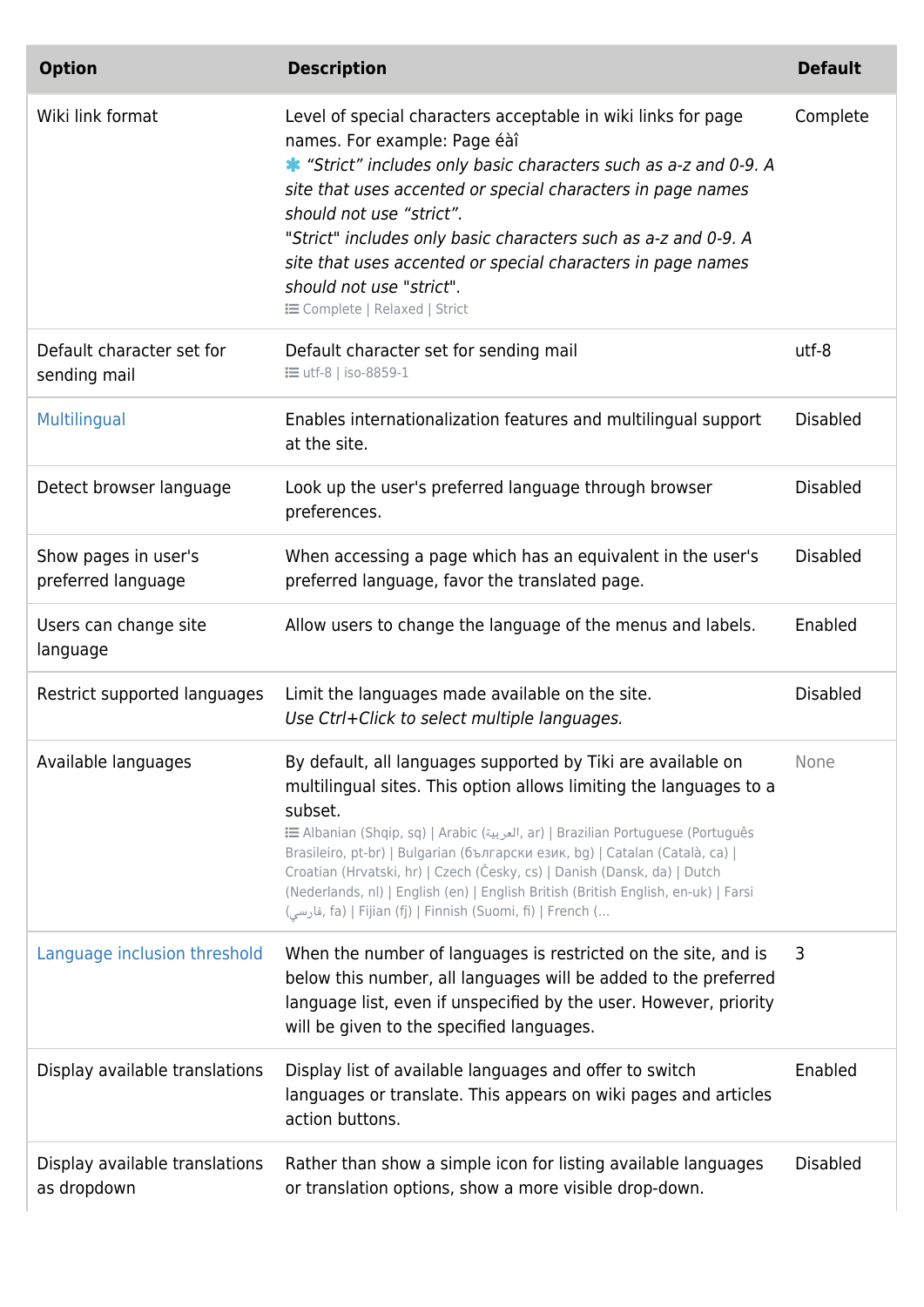| <b>Option</b>                             | <b>Description</b>                                                                                                                                                                                                                                  | <b>Default</b>  |
|-------------------------------------------|-----------------------------------------------------------------------------------------------------------------------------------------------------------------------------------------------------------------------------------------------------|-----------------|
| Synchronize page and site<br>language     | Changing the page language also changes the site language                                                                                                                                                                                           | <b>Disabled</b> |
| Restrict search language by<br>default    | If enabled, only search content that is in the interface<br>language, otherwise show the language menu.                                                                                                                                             | <b>Disabled</b> |
| <b>Translation assistant</b>              | Track translation operations between pages.                                                                                                                                                                                                         | <b>Disabled</b> |
| Urgent translation<br>notifications       | Allow flagging changes as urgent, so translations are marked<br>with a notice visible to all users.                                                                                                                                                 | <b>Disabled</b> |
| Incomplete translation notice             | When a page is translated to a new language, a notice will<br>automatically be inserted into the page to indicate that the<br>translation is not yet complete.                                                                                      | Enabled         |
| Display all languages in a<br>single page | List all languages as options in the page-language dropdown<br>list, to see them all at once.                                                                                                                                                       | <b>Disabled</b> |
| Quantify change size                      | In addition to tracking the changes, track the change size and<br>display approximately how up-to-date the page is.                                                                                                                                 | <b>Disabled</b> |
| Allow minor edits of wiki<br>pages        | Minor edits do not flag new content for translation and do not<br>send watch notifications (unless "Watch minor edits" is<br>enabled).                                                                                                              | <b>Disabled</b> |
| <b>User Watches Translations</b>          | <b>User Watches Translations</b>                                                                                                                                                                                                                    | <b>Disabled</b> |
| Multilingual structures                   | Structures search for equivalent pages in other languages. May<br>cause performance problems with larger structures.<br>A May cause performance problems with larger structures.                                                                    | <b>Disabled</b> |
| <b>Multilingual tags</b>                  | Permits translation management of tags                                                                                                                                                                                                              | <b>Disabled</b> |
| Synchronize multilingual<br>categories    | Make sure that the categories of the translations are<br>synchronized when modified on any version.<br>E None   Only those specified   All but those specified                                                                                      | None            |
| Synchronized categories                   | List of categories affected by the multilingual synchronization.<br>Depending on the parent feature, this list will be used as a<br>white list (the only categories allowed) or as a black list (all<br>categories allowed except those specified). | None            |
| Multilingual dynamic<br>variables         | Make dynamic variable content language-specific.                                                                                                                                                                                                    | <b>Disabled</b> |
| <b>Plugin Translate</b>                   | Translate text to the user language                                                                                                                                                                                                                 | <b>Disabled</b> |
| <b>Plugin Language</b>                    | Vary content based on the page language                                                                                                                                                                                                             | Enabled         |
| <b>Plugin Translated</b>                  | Create multilingual links                                                                                                                                                                                                                           | Enabled         |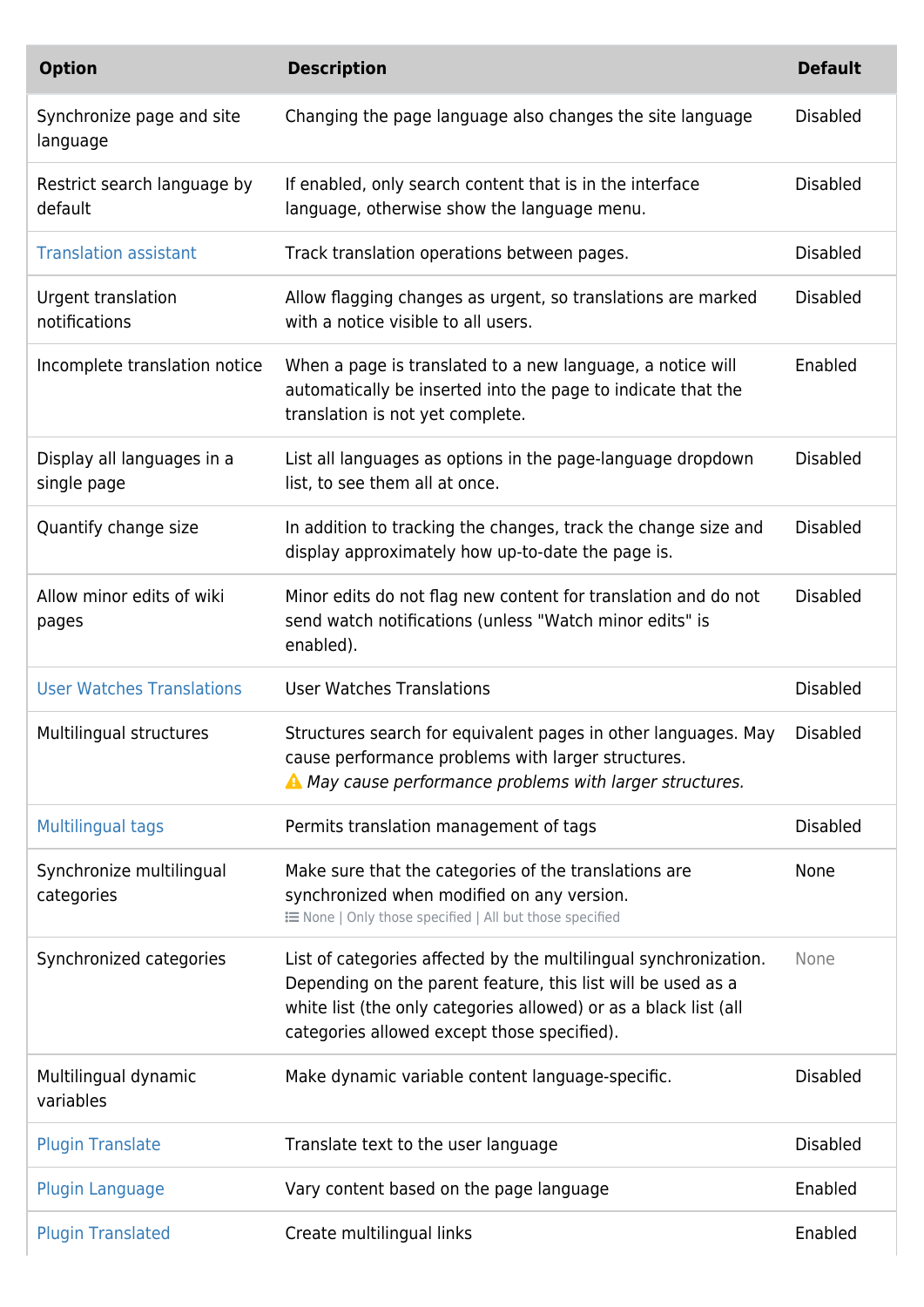| <b>Option</b>                                                                                      | <b>Description</b>                                                                                                                                                                                                                              | <b>Default</b>  |
|----------------------------------------------------------------------------------------------------|-------------------------------------------------------------------------------------------------------------------------------------------------------------------------------------------------------------------------------------------------|-----------------|
| Use database for translation                                                                       | Use the database to store the translated strings and allow<br>using interactive translation<br>Edit, export and import languages                                                                                                                | <b>Disabled</b> |
| Record untranslated strings                                                                        | Keep track of the unsuccessful attemps to translate strings.                                                                                                                                                                                    | <b>Disabled</b> |
| <b>Machine Translation</b>                                                                         | Uses machine translation to translate the content of the site to<br>other languages. Note that this feature relies on external<br>services thay may not be free. Google Translate is a paid<br>service.<br>$\triangle$ Experimental $\triangle$ | <b>Disabled</b> |
| Machine translation<br>implementation                                                              | Select between alternate impementations for machine<br>translation. Depending on the implementation, different API<br>keys may be required.<br><b>i</b> Google Translate   Bing Translate                                                       | None            |
| Google Translate API Key                                                                           | The key must be generated from the Google console. Choose<br>to create a server key.                                                                                                                                                            | None            |
| <b>Bing Translate Client ID</b>                                                                    | The application must be registered.                                                                                                                                                                                                             | None            |
| <b>Bing Translate Client Secret</b>                                                                | The application must be registered.                                                                                                                                                                                                             | None            |
| Enable machine translation<br>of wiki pages                                                        | Makes additional languages available to the list of languages<br>on the page.                                                                                                                                                                   | <b>Disabled</b> |
| List of names of pages that<br>always redirect to the<br>homepage when the<br>language is switched | List of names of pages that always redirect to the homepage<br>when the language is switched                                                                                                                                                    | <b>Disabled</b> |
| Multiple page names may be<br>entered, separated by<br>commas                                      | List of names of pages that always redirect to the homepage<br>when the language is switched<br>Separate page names by commas                                                                                                                   | <b>Disabled</b> |

| <b>Option</b>    | <b>Description</b>                                                                                                                                                                                                                                                                                                                                                                                                                                                             | <b>Default</b> |
|------------------|--------------------------------------------------------------------------------------------------------------------------------------------------------------------------------------------------------------------------------------------------------------------------------------------------------------------------------------------------------------------------------------------------------------------------------------------------------------------------------|----------------|
| Default language | The site language is used when no other language is specified<br>by the user.<br>imerian Portuguese (Português (العربية, ar)   Brazilian Portuguese (Português<br>Brasileiro, pt-br)   Bulgarian (български език, bg)   Catalan (Català, ca)  <br>Croatian (Hrvatski, hr)   Czech (Česky, cs)   Danish (Dansk, da)   Dutch<br>(Nederlands, nl)   English (en)   English British (British English, en-uk)   Farsi<br>(قارسی, fa)   Fijian (fj)   Finnish (Suomi, fi)   French ( | English (en)   |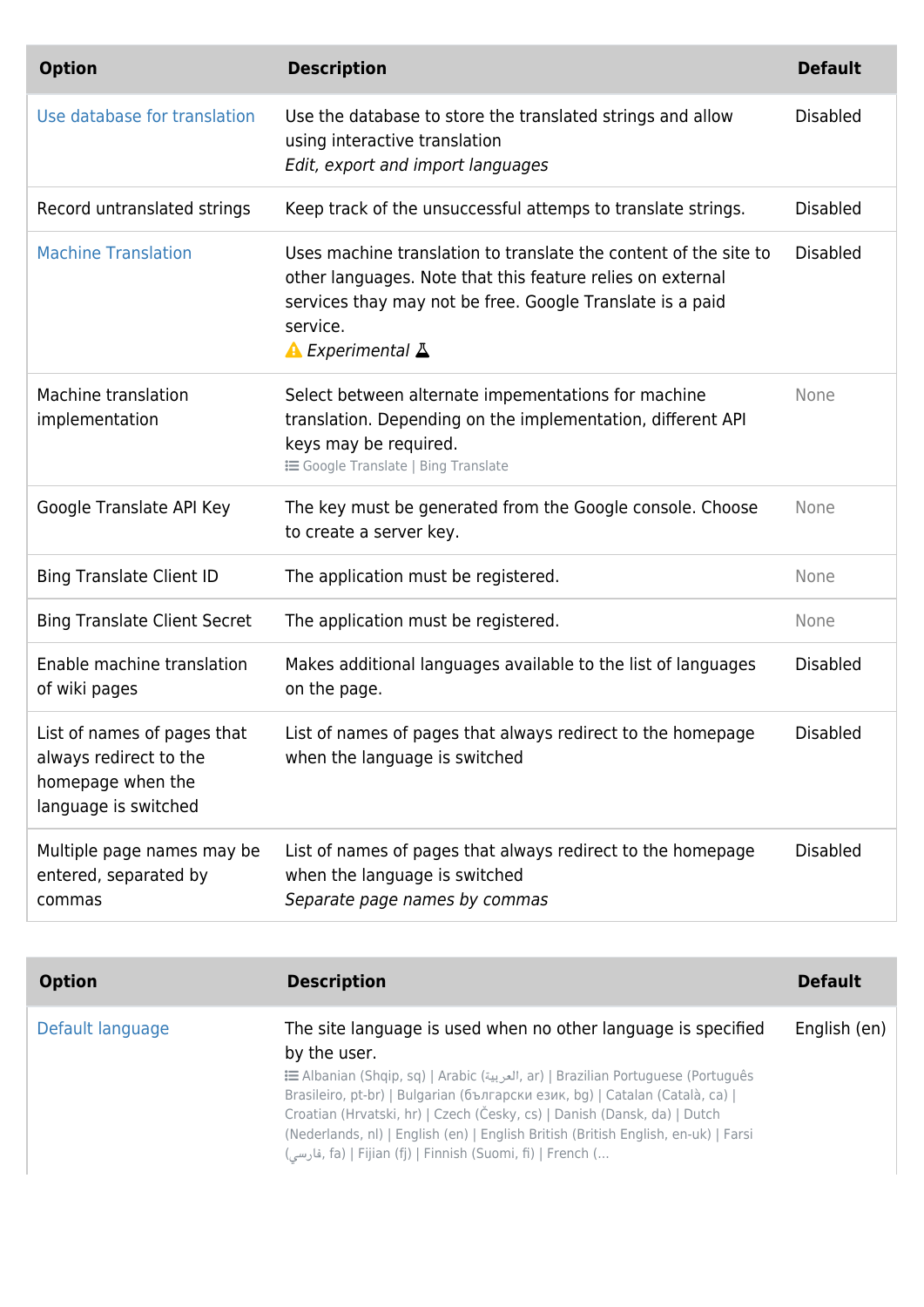| <b>Option</b>                              | <b>Description</b>                                                                                                                                                                                                                                                                                                                                                                                                                                                                                                                            | <b>Default</b>  |
|--------------------------------------------|-----------------------------------------------------------------------------------------------------------------------------------------------------------------------------------------------------------------------------------------------------------------------------------------------------------------------------------------------------------------------------------------------------------------------------------------------------------------------------------------------------------------------------------------------|-----------------|
| Wiki link format                           | Level of special characters acceptable in wiki links for page<br>names. For example: Page éàî<br>* "Strict" includes only basic characters such as a-z and 0-9. A<br>site that uses accented or special characters in page names<br>should not use "strict".<br>"Strict" includes only basic characters such as a-z and 0-9. A<br>site that uses accented or special characters in page names<br>should not use "strict".<br><b>i</b> Complete   Relaxed   Strict                                                                             | Complete        |
| Default character set for<br>sending mail  | Default character set for sending mail<br><b>: =</b> utf-8   iso-8859-1                                                                                                                                                                                                                                                                                                                                                                                                                                                                       | utf-8           |
| Multilingual                               | Enables internationalization features and multilingual support<br>at the site.                                                                                                                                                                                                                                                                                                                                                                                                                                                                | <b>Disabled</b> |
| Detect browser language                    | Look up the user's preferred language through browser<br>preferences.                                                                                                                                                                                                                                                                                                                                                                                                                                                                         | <b>Disabled</b> |
| Show pages in user's<br>preferred language | When accessing a page which has an equivalent in the user's<br>preferred language, favor the translated page.                                                                                                                                                                                                                                                                                                                                                                                                                                 | <b>Disabled</b> |
| Users can change site<br>language          | Allow users to change the language of the menus and labels.                                                                                                                                                                                                                                                                                                                                                                                                                                                                                   | Enabled         |
| Restrict supported languages               | Limit the languages made available on the site.<br>Use Ctrl+Click to select multiple languages.                                                                                                                                                                                                                                                                                                                                                                                                                                               | <b>Disabled</b> |
| Available languages                        | By default, all languages supported by Tiki are available on<br>multilingual sites. This option allows limiting the languages to a<br>subset.<br>imerian (Shqip, sq)   Arabic (العربية, ar)   Brazilian Portuguese (Português<br>Brasileiro, pt-br)   Bulgarian (български език, bg)   Catalan (Català, ca)  <br>Croatian (Hrvatski, hr)   Czech (Česky, cs)   Danish (Dansk, da)   Dutch<br>(Nederlands, nl)   English (en)   English British (British English, en-uk)   Farsi<br>(قارسى, fa)   Fijian (fj)   Finnish (Suomi, fi)   French ( | None            |
| Language inclusion threshold               | When the number of languages is restricted on the site, and is<br>below this number, all languages will be added to the preferred<br>language list, even if unspecified by the user. However, priority<br>will be given to the specified languages.                                                                                                                                                                                                                                                                                           | 3               |
| Display available translations             | Display list of available languages and offer to switch<br>languages or translate. This appears on wiki pages and articles<br>action buttons.                                                                                                                                                                                                                                                                                                                                                                                                 | Enabled         |
| Synchronize page and site<br>language      | Changing the page language also changes the site language                                                                                                                                                                                                                                                                                                                                                                                                                                                                                     | <b>Disabled</b> |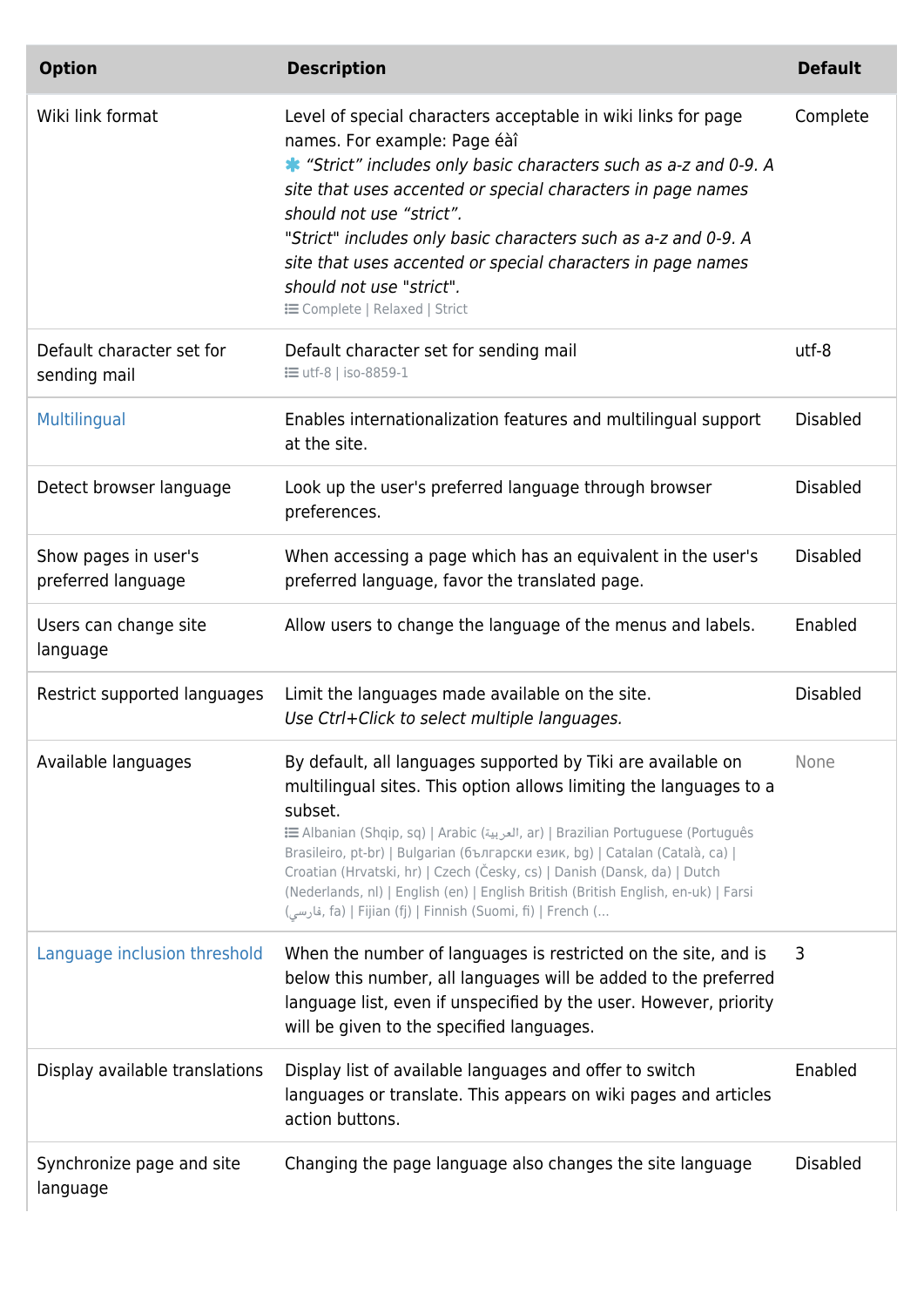| <b>Option</b>                             | <b>Description</b>                                                                                                                                                                                                                                  | <b>Default</b>  |
|-------------------------------------------|-----------------------------------------------------------------------------------------------------------------------------------------------------------------------------------------------------------------------------------------------------|-----------------|
| Restrict search language by<br>default    | If enabled, only search content that is in the interface<br>language, otherwise show the language menu.                                                                                                                                             | <b>Disabled</b> |
| <b>Translation assistant</b>              | Track translation operations between pages.                                                                                                                                                                                                         | <b>Disabled</b> |
| Urgent translation<br>notifications       | Allow flagging changes as urgent, so translations are marked<br>with a notice visible to all users.                                                                                                                                                 | <b>Disabled</b> |
| Incomplete translation notice             | When a page is translated to a new language, a notice will<br>automatically be inserted into the page to indicate that the<br>translation is not yet complete.                                                                                      | Enabled         |
| Display all languages in a<br>single page | List all languages as options in the page-language dropdown<br>list, to see them all at once.                                                                                                                                                       | <b>Disabled</b> |
| Quantify change size                      | In addition to tracking the changes, track the change size and<br>display approximately how up-to-date the page is.                                                                                                                                 | <b>Disabled</b> |
| Allow minor edits of wiki<br>pages        | Minor edits do not flag new content for translation and do not<br>send watch notifications (unless "Watch minor edits" is<br>enabled).                                                                                                              | <b>Disabled</b> |
| <b>User Watches Translations</b>          | <b>User Watches Translations</b>                                                                                                                                                                                                                    | <b>Disabled</b> |
| Multilingual structures                   | Structures search for equivalent pages in other languages. May<br>cause performance problems with larger structures.<br>A May cause performance problems with larger structures.                                                                    | <b>Disabled</b> |
| <b>Multilingual tags</b>                  | Permits translation management of tags                                                                                                                                                                                                              | <b>Disabled</b> |
| Synchronize multilingual<br>categories    | Make sure that the categories of the translations are<br>synchronized when modified on any version.<br>i None   Only those specified   All but those specified                                                                                      | None            |
| Synchronized categories                   | List of categories affected by the multilingual synchronization.<br>Depending on the parent feature, this list will be used as a<br>white list (the only categories allowed) or as a black list (all<br>categories allowed except those specified). | None            |
| Multilingual dynamic<br>variables         | Make dynamic variable content language-specific.                                                                                                                                                                                                    | <b>Disabled</b> |
| <b>Plugin Translate</b>                   | Translate text to the user language                                                                                                                                                                                                                 | <b>Disabled</b> |
| <b>Plugin Language</b>                    | Vary content based on the page language                                                                                                                                                                                                             | Enabled         |
| <b>Plugin Translated</b>                  | Create multilingual links                                                                                                                                                                                                                           | Enabled         |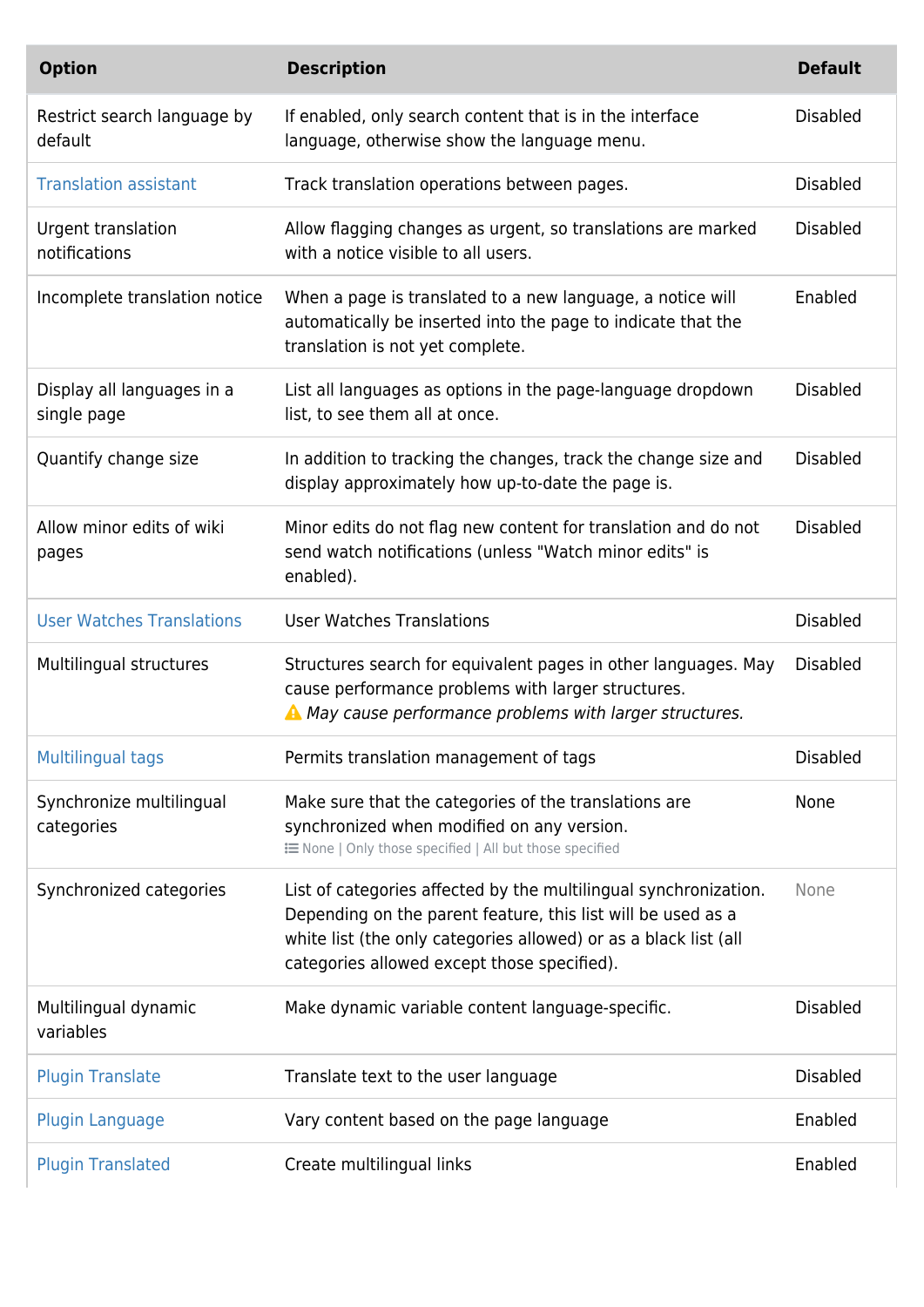| <b>Option</b>                                                                                      | <b>Description</b>                                                                                                                                                                                                          | <b>Default</b>  |
|----------------------------------------------------------------------------------------------------|-----------------------------------------------------------------------------------------------------------------------------------------------------------------------------------------------------------------------------|-----------------|
| Use database for translation                                                                       | Use the database to store the translated strings and allow<br>using interactive translation<br>Edit, export and import languages                                                                                            | <b>Disabled</b> |
| Record untranslated strings                                                                        | Keep track of the unsuccessful attemps to translate strings.                                                                                                                                                                | <b>Disabled</b> |
| <b>Machine Translation</b>                                                                         | Uses machine translation to translate the content of the site to<br>other languages. Note that this feature relies on external<br>services thay may not be free. Google Translate is a paid<br>service.<br>▲ Experimental A | <b>Disabled</b> |
| Machine translation<br>implementation                                                              | Select between alternate impementations for machine<br>translation. Depending on the implementation, different API<br>keys may be required.<br><b>i</b> Google Translate   Bing Translate                                   | None            |
| Google Translate API Key                                                                           | The key must be generated from the Google console. Choose<br>to create a server key.                                                                                                                                        | None            |
| <b>Bing Translate Client ID</b>                                                                    | The application must be registered.                                                                                                                                                                                         | None            |
| <b>Bing Translate Client Secret</b>                                                                | The application must be registered.                                                                                                                                                                                         | None            |
| Enable machine translation<br>of wiki pages                                                        | Makes additional languages available to the list of languages<br>on the page.                                                                                                                                               | <b>Disabled</b> |
| List of names of pages that<br>always redirect to the<br>homepage when the<br>language is switched | List of names of pages that always redirect to the homepage<br>when the language is switched                                                                                                                                | <b>Disabled</b> |
| Multiple page names may be<br>entered, separated by<br>commas                                      | List of names of pages that always redirect to the homepage<br>when the language is switched<br>Separate page names by commas                                                                                               | <b>Disabled</b> |

# Internationalization (i18n)

**Internationalization** in computer science means the process of making a computer program ready to support many languages (have the interface translated in to different languages which the user can select according to his/her preferences, showing content or menus for some languages but not others, etc.).

### *TIP*:

It is often also known as "*i18n*" (since the word *internationalization* is quite long, but is the most common word starting with an *I*, followed by *18* more characters, and ending with an *n*: i+18+n = "*i18n*").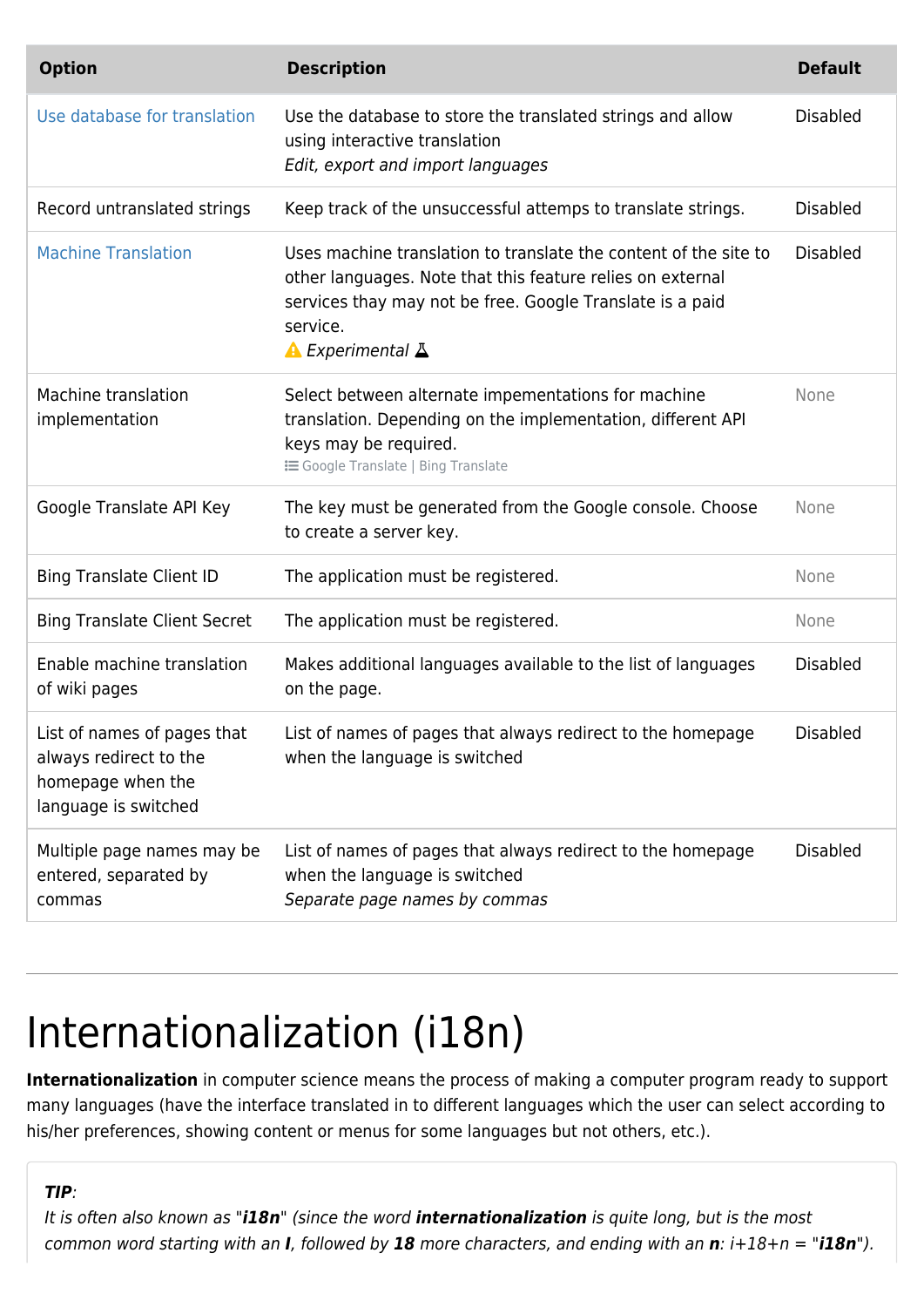A similar approach was followed with the word *localization* (the process of making a new translation for a local language in an internationalized software) as "*l10n*" (= *l*+*10*+*n*).

# Overview

Tiki was designed to be multilingual since the beginning and is nowadays translated to over 35 languages. The standard out-of-the-box Tiki installation is designed to work in a multilingual environment. If ever you encounter any problems, please consult with your ISP or server administrator to make sure your database is configured to supports UTF-8 [character encoding](https://doc.tiki.org/Character-Encoding) (which almost certainly the case).

The list and the status of the strings translations for the Tiki interface are updated on: [http://tiki.org/i18n.](http://tiki.org/i18n) The strings are the messages and the menu labels.

As an administrator, you can build a monolingual site other than an English one or a multilingual site. As a user, you can view a multilingual site in you favorite language, and have pages translated into other languages. Starting in [Tiki2,](https://doc.tiki.org/Tiki2) it is MUCH easier for your community to keep wiki pages updated and synchronized among all translations. Please see: <http://wiki-translation.com/Cross+Lingual+Wiki+Engine+Project>

#### More documentation

- [Interface translation \(old\)](https://doc.tiki.org/tiki-editpage.php?page=Interface+translation+%28old)
- [i18n Admin](https://doc.tiki.org/i18n-Admin)
- [Multilingual Article](https://doc.tiki.org/Multilingual-Article)
- [Multilingual categories](https://doc.tiki.org/Multilingual-categories)
- [Multilingual Module](https://doc.tiki.org/Multilingual-Module)
- [Multilingual Menu](https://doc.tiki.org/Multilingual-Menu)
- [Multilingual Structures](https://doc.tiki.org/Multilingual-Structures)
- [Multilingual tags](https://doc.tiki.org/Multilingual-tags)
- [Multilingual Trackers](https://doc.tiki.org/Multilingual-trackers)
- [Multilingual Wiki](https://doc.tiki.org/Multilingual-Wiki)
- [Machine Translation](https://doc.tiki.org/Machine-Translation)
- [Interface translation](https://doc.tiki.org/Interface-translation)
	- o [Interactive Translation](https://doc.tiki.org/Interactive-Translation)
- [Best language](https://doc.tiki.org/Best-language)
- [UTF-8](https://doc.tiki.org/UTF-8)
- [Character Encoding](https://doc.tiki.org/Character-Encoding)
- [PluginLang](https://doc.tiki.org/PluginLang)
- [PluginTr](https://doc.tiki.org/PluginTr)
- [PluginTranslated](https://doc.tiki.org/PluginTranslated)
- Module switch lang
- Module switch lang2
- [Module translation](https://doc.tiki.org/module-translation)
- [i18n terminology](https://doc.tiki.org/i18n-terminology)
- http://profiles.tiki.org/Collaborative Multilingual Terminology
- [http://profiles.tiki.org/Multilingual\\_Wiki](http://profiles.tiki.org/Multilingual_Wiki)